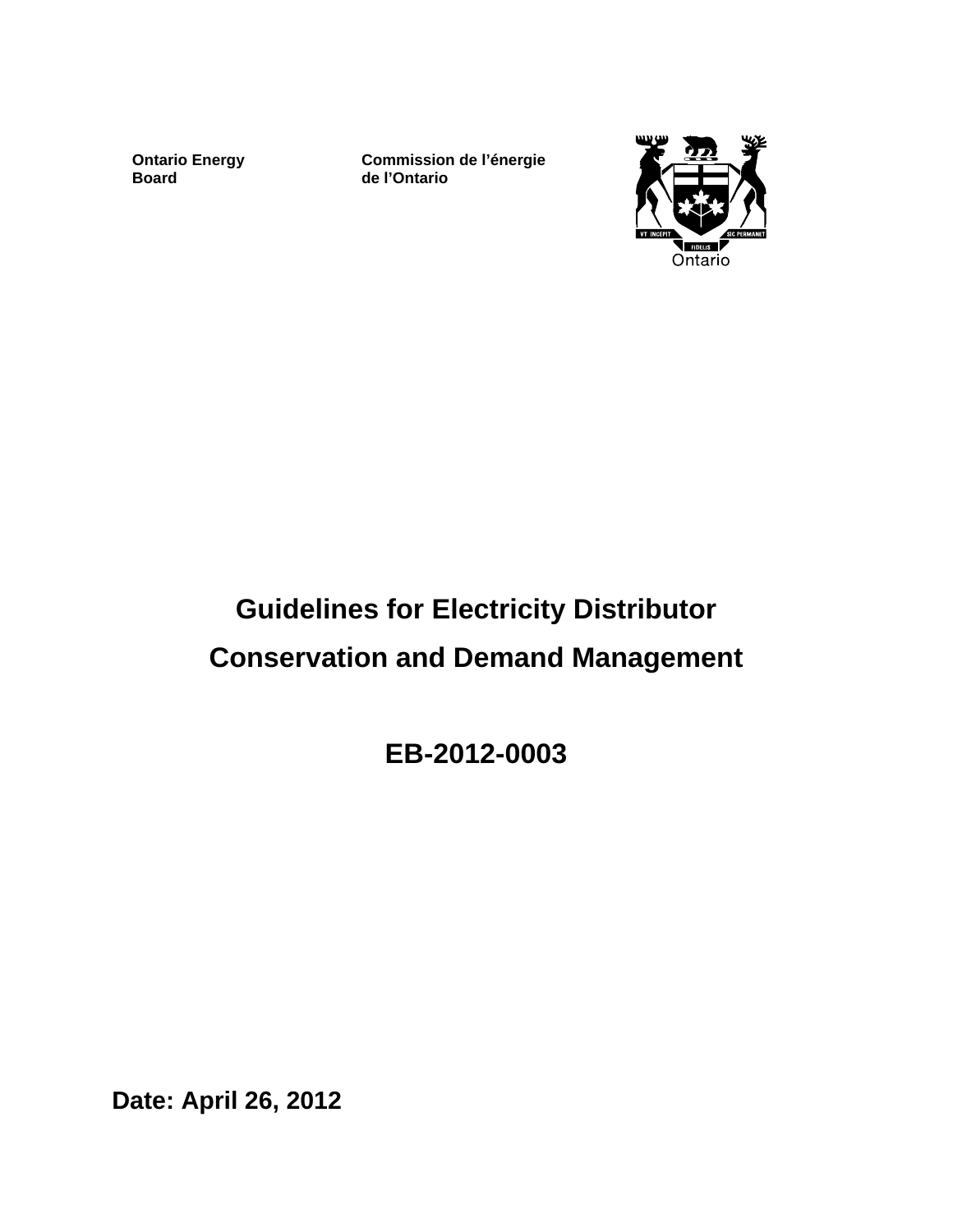# **GUIDELINES FOR ELECTRICITY DISTRIBUTOR CONSERVATION AND DEMAND MANAGEMENT**

#### **TABLE OF CONTENTS**

| $\mathbf 1$ . |     |                                                             |  |  |  |  |
|---------------|-----|-------------------------------------------------------------|--|--|--|--|
|               | 1.1 |                                                             |  |  |  |  |
|               | 1.2 |                                                             |  |  |  |  |
| 2.            |     |                                                             |  |  |  |  |
| 3.            |     |                                                             |  |  |  |  |
| 4.            |     |                                                             |  |  |  |  |
| 5.            |     |                                                             |  |  |  |  |
| 6.            |     |                                                             |  |  |  |  |
| 7.            |     |                                                             |  |  |  |  |
|               |     |                                                             |  |  |  |  |
|               | 7.2 |                                                             |  |  |  |  |
|               | 7.3 |                                                             |  |  |  |  |
| 8.            |     |                                                             |  |  |  |  |
| 9.            |     |                                                             |  |  |  |  |
| 10.           |     | <b>PROGRAM EVALUATION, MEASUREMENT &amp; VERIFICATION 9</b> |  |  |  |  |
|               |     |                                                             |  |  |  |  |
| 11.           |     |                                                             |  |  |  |  |
| 12.           |     |                                                             |  |  |  |  |
| 13.           |     | LOST REVENUE ADJUSTMENT MECHANISM (LRAM)  11                |  |  |  |  |
|               |     |                                                             |  |  |  |  |
|               |     |                                                             |  |  |  |  |
|               |     |                                                             |  |  |  |  |
|               |     |                                                             |  |  |  |  |
|               |     |                                                             |  |  |  |  |
|               |     | 13.6 LRAM & Shared Savings Mechanism for Pre-CDM Code       |  |  |  |  |
|               |     |                                                             |  |  |  |  |
|               |     |                                                             |  |  |  |  |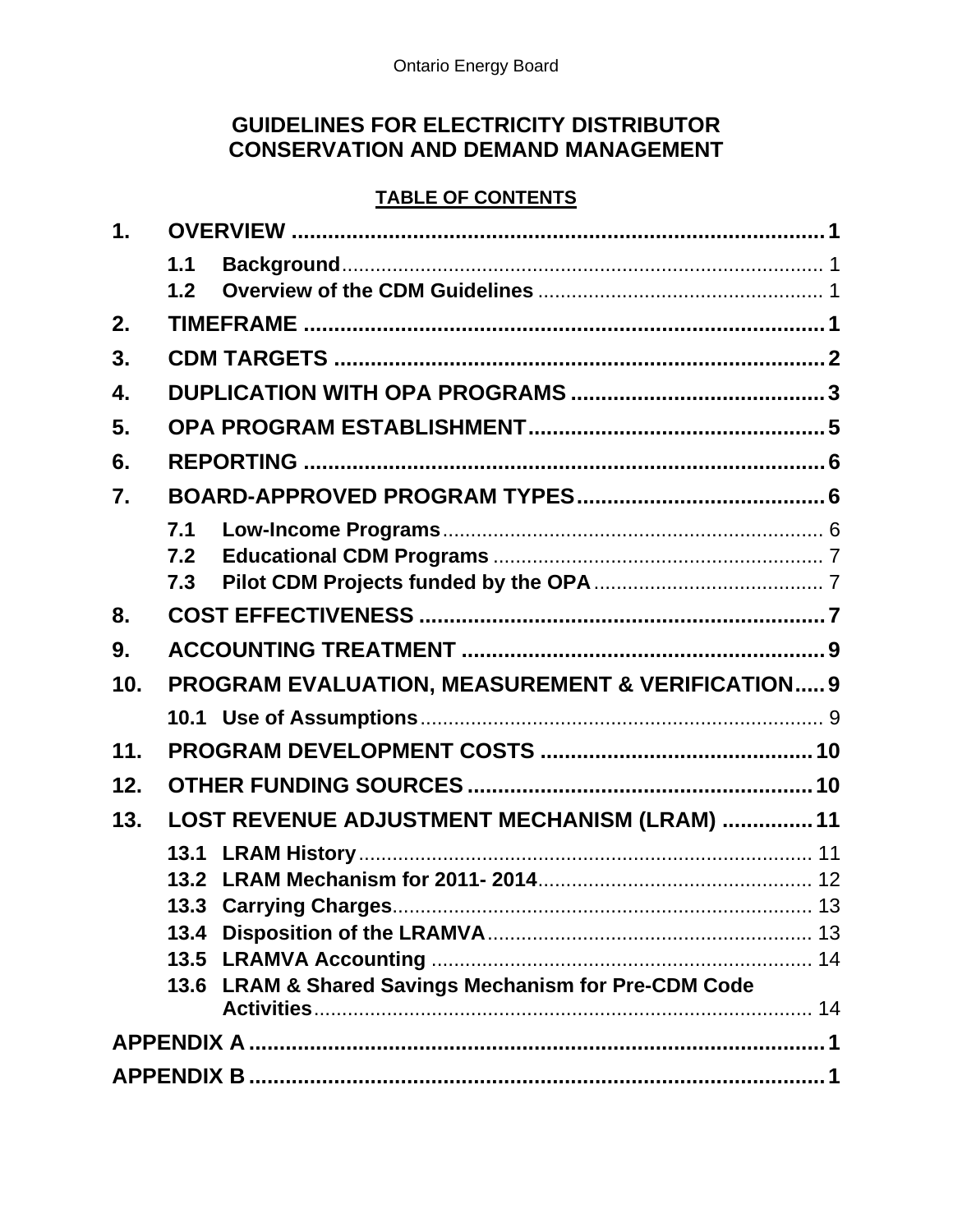### <span id="page-2-0"></span>**1. OVERVIEW**

### <span id="page-2-1"></span>**1.1 Background**

The Conservation and Demand Management Code for Electricity Distributors (the "CDM Code") sets out the obligations and requirements with which electricity distributors must comply in relation to the CDM targets set out in their licences. The CDM Code also sets out the conditions and rules that licensed electricity distributors are required to follow if they choose to apply for Board-Approved CDM programs to meet the CDM targets.

The CDM Code was created in response to a Directive dated March 31, 2010 by the Minister of Energy and Infrastructure (the "Directive") pursuant to sections 27.1 and 27.2 of the *Ontario Energy Board Act, 1998*.

These guidelines provide more specific guidance on certain provisions in the CDM Code and what evidence should be filed by distributors in support of an application for Board-Approved CDM programs. In addition, the guidelines provide details on the lost revenue adjustment mechanism ("LRAM") related to CDM programs implemented under the CDM Code. The Board expects that this document may be updated from time to time as required.

#### <span id="page-2-2"></span>**1.2 Overview of the CDM Guidelines**

The Board expects that distributors will follow these guidelines at a minimum. Distributors are reminded that they should in all cases demonstrate to the satisfaction of the Board that any given application should be approved, and are responsible for ensuring to that end that all relevant information is before the Board (including evidence that may have been filed in an earlier proceeding).

The guidelines are intended to be read in conjunction with, and supplemental to, the CDM Code. However, the CDM Code is an enforceable provision within distributors' licences. The guidelines are intended to act as a Board policy document that establishes a baseline of the Board's expectations that a distributor should meet.

All elements of the Board's Guidelines for Electricity Distributor CDM dated March 28, 2008 (EB-2008-0037) (the "2008 Guidelines") are superseded by this document and the CDM Code.

### <span id="page-2-3"></span>**2. TIMEFRAME**

The CDM Code applies to the 4-year period that started on January 1, 2011 and finishes on December 31, 2014. The CDM Guidelines are applicable to this same timeframe.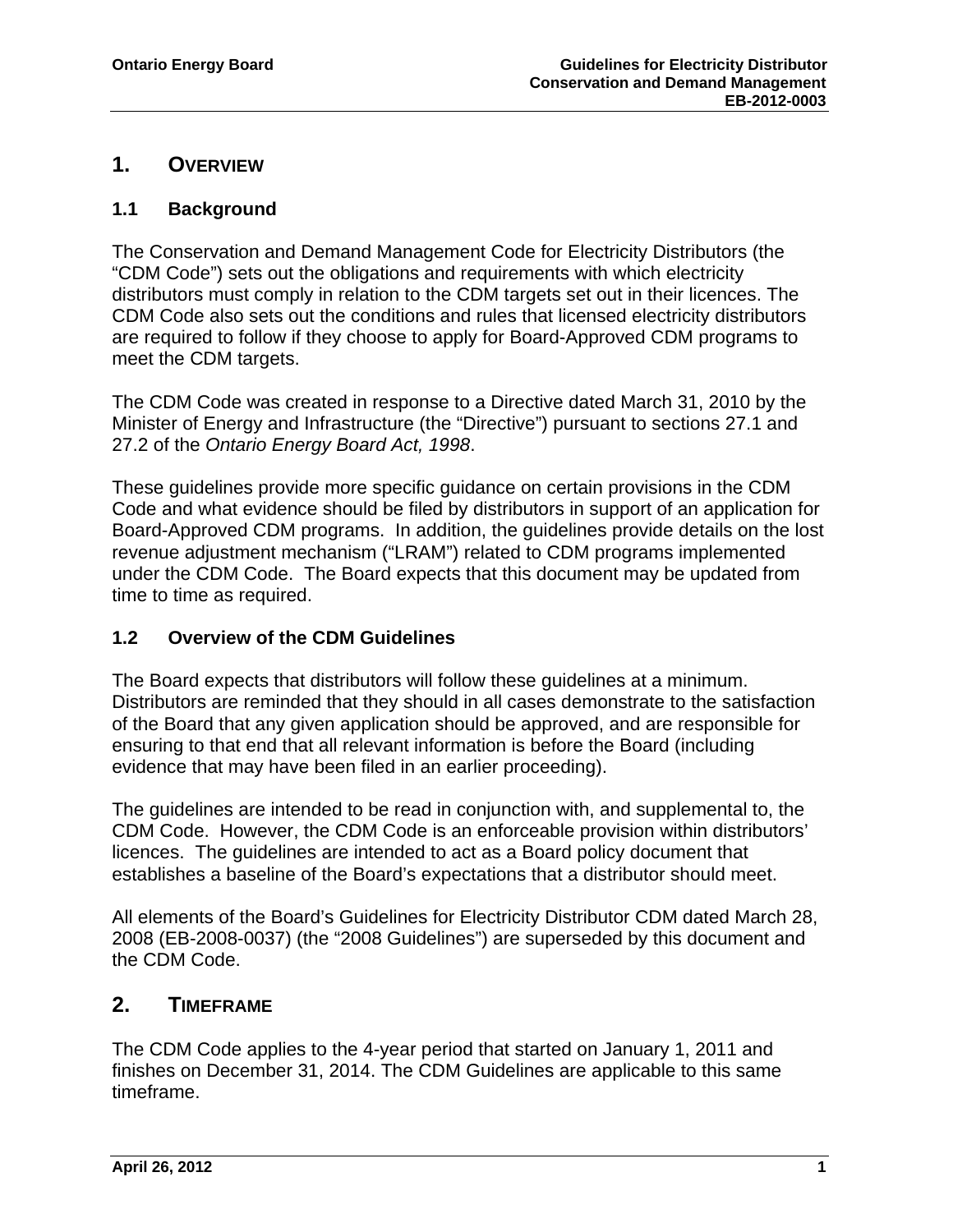# <span id="page-3-0"></span>**3. CDM TARGETS**

### *Time of Use Pricing*

The Board recognizes the manner in which the CDM targets were developed<sup>[1](#page-3-1)</sup> and that a portion of the aggregate electricity demand target was intended to be attributable to savings achieved through the implementation of Time-of-Use ("TOU") prices.

The Directive states at Section 1 that the Board is to "amend each distributor's licence Power Authority ("OPA")-Contracted Province-Wide CDM programs, or a combination of the two. to add a condition requiring the distributor to achieve reductions in electricity consumption and reductions in peak provincial electricity demand through the delivery of CDM Programs". Section 3 of the Directive specifies that distributors can meet their CDM targets in three ways: through Board-Approved CDM programs, through Ontario

notes that the implementation of TOU pricing is clearly a program designed to incent the shifting of energy usage, and therefore peak demand reductions are expected, mandatory for distributors. On this basis, the Board has determined that distributors Approved CDM program for the purposes of achieving the CDM targets. The Board Mechanism ("GAM"). As such, no additional funding would be approved related to the implementation of TOU. It is the Board's understanding that currently there are no OPA-Contracted Province-Wide CDM programs directly related to the implementation of TOU pricing. The Board and energy conservation benefits may also be realized. Furthermore, the Board establishes TOU prices and has made the implementation of this pricing mechanism will not have to file a Board-Approved CDM program application regarding TOU pricing. The Board has deemed the implementation of TOU pricing to be a Boardnotes that the costs associated with the implementation of TOU pricing are recoverable through distribution rates, and not through the Global Adjustment

is of the view that any evaluations of savings from TOU pricing should be conducted permitted distributors to conduct their own evaluations could result in aggregate savings in excess of the savings assessed for the province as a whole. In accordance with the Directive, for savings to be eligible to be counted towards the CDM targets, distributors must rely on the verified savings that are the result of using the OPA's Evaluation, Measurement and Verification ("EM&V") Protocols. The Board by the OPA for the province, and then allocated to distributors. An approach that

If a distributor seeks to deliver a specific program that would result in additional shifting of energy use the distributor would need to apply for a Board-Approved CDM

<span id="page-3-1"></span><sup>1</sup> <sup>1</sup> [OPA Advice to the Ontario Energy Board: CDM Target Allocation for Ontario LDCs,](http://www.ontarioenergyboard.ca/OEB/_Documents/Documents/Advice%20to%20the%20Ontario%20Energy%20Board%20-%20CDM%20Target%20Al.pdf) June 21, 2010 (EB-2010-0216).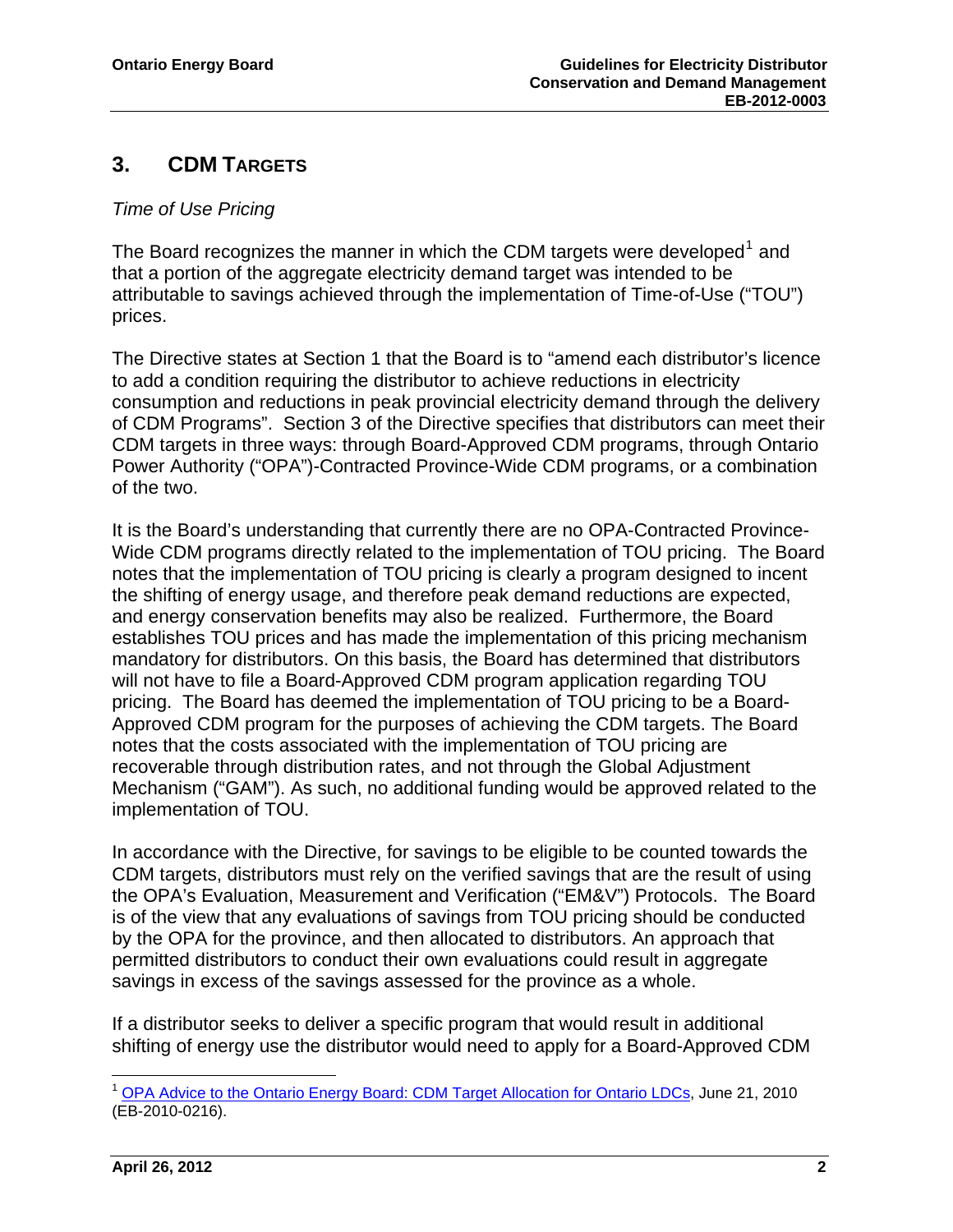program, subject to all requirements of the CDM Code and this guideline. A progr am for additional savings approved by the Board could be granted incremental funds through the GAM.

distributor with an aggregate total of 1330 MW of provincial peak demand persisting at accumulated over the four-year period. The Board was also directed to have regard to regarding the development and allocation of the CDM targets. Appendix A of the estimates for savings from smart meters/TOU rates were included in the calculation of result of the OPA's provincial evaluation to be the same as any other savings that are Wide CDM Program. Verified TOU savings will be eligible for a performance incentive in accordance with Section 7 of the CDM Code. In accordance with the CDM Directive, the Board assigned CDM targets to each the end of the four-year period and 6000 GWh of reduced electricity consumption information obtained from the OPA, developed in consultation with distributors, OPA's advice document on CDM target allocation, June 21, 2010, included information about the establishment of the CDM targets. The Board notes that the CDM targets. As TOU savings were included in the development of the CDM targets, the Board will consider the verified savings associated with TOU that are the the result of either a Board-Approved CDM program or OPA-Contracted Province-

Alternatively, if the OPA developed a Province-Wide CDM program related to TOU, verifiable results could be counted towards a distributor's targets.

#### *Pre-2011 OPA-Contracted Province-Wide CDM Programs*

that persist from initiatives completed prior to 2011 against an LDC's CDM target. The Board will not count savings from initiatives that are completed after December 31, 2014 towards a distributor's CDM targets. The Board also recognizes that there are initiatives from programs prior to 2011 that will be completed in and after 2011. The Board is of the opinion that it is reasonable to allow distributors to count the new savings arising from the initiatives completed pursuant to the terms of the program in or after 2011 against their CDM targets. Distributors must still follow the OPA's EM&V Protocols in evaluating and verifying these savings, as outlined in the CDM Code. The Board will not consider any savings

#### <span id="page-4-0"></span>**. DUPLICATION WITH OPA PROGRAMS 4**

Province-Wide CDM programs by Board-Approved CDM programs, and this has been CDM programs as being the lead programs and initiatives for distributors to rely on in Contracted Province-Wide CDM programs: Residential, Commercial and Institutional, Industrial, and Low-Income. Within these programs are a number of initiatives with The Board notes that the Directive strictly prohibits duplication of OPA-Contracted reflected in the CDM Code. The Board views the OPA-Contracted Province-Wide achieving their CDM targets. The Board notes that there are four primary OPA-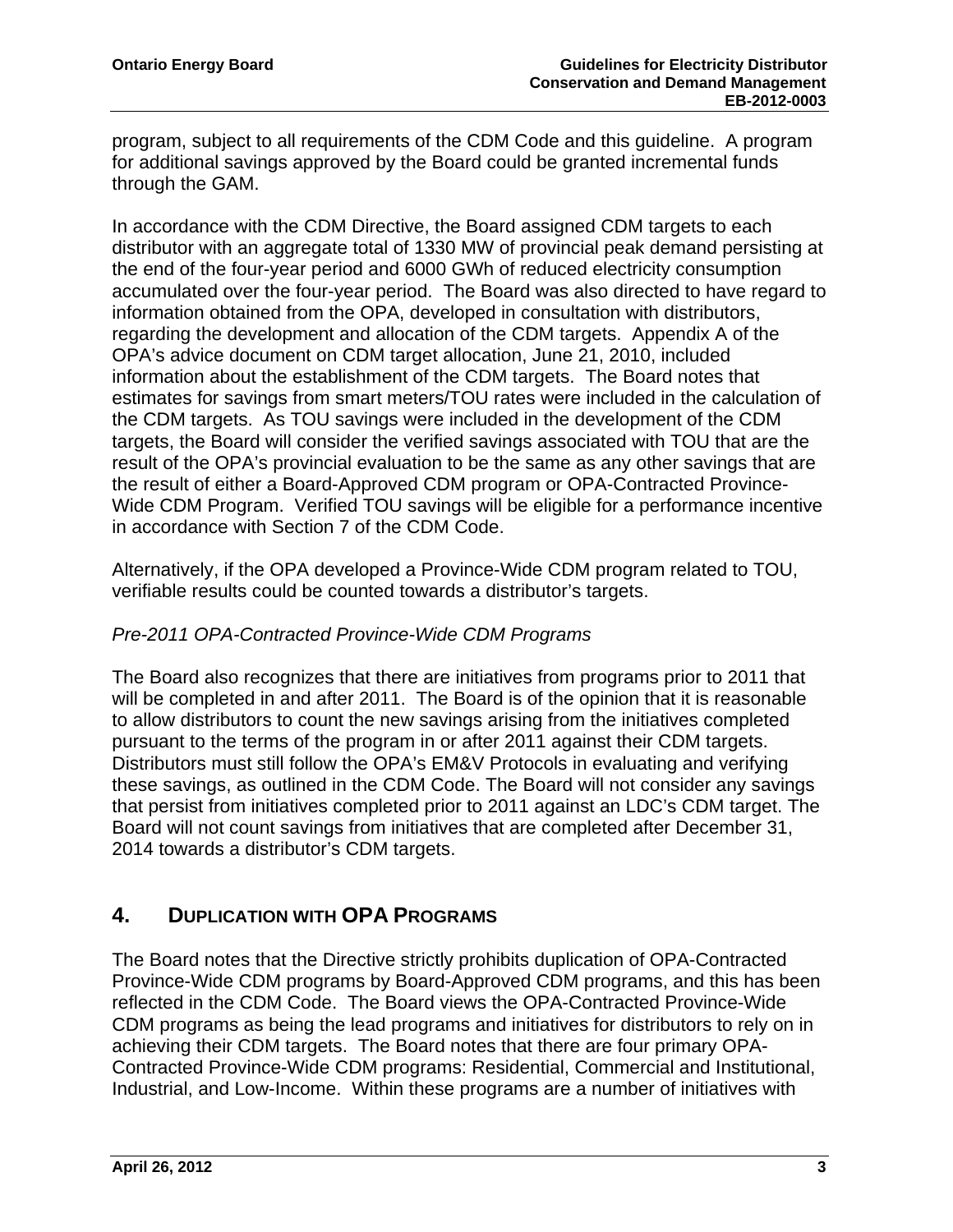specific eligibility, program design and incentives. In considering duplication the Board will assess the proposed Board-Approved CDM program against the details of the OPA's initiatives. A determination of whether a proposed program is duplicative o f an initiative within one of the OPA-Contracted Province-Wide CD M programs will be made by a Board panel based on the particular facts before it.

prior to the distributor filing an application with the Board for approval of the proposed Board-Approved CDM program. The Board understands that the OPA sent a letter to distributors, dated July 27,  $2011<sup>2</sup>$  $2011<sup>2</sup>$ , indicating its willingness to work with interested distributors in developing additional CDM programs to supplement the OPA-Contracted Province-Wide CDM programs. The Board is of the view that the appropriate time for a distributor to engage the OPA in relation to whether a proposed program is duplicative would be

The Board expects distributors to engage in a detailed and thorough discussion with the OPA prior to filing a Board-Approved CDM program application.

of the criteria it considered in assessing duplication. This assessment should be based OPA with sufficient information about the proposed Board-Approved CDM program. The OPA has indicated a willingness to provide an analysis of a distributor's potential Board-Approved CDM program that discusses<sup>[3](#page-5-1)</sup>, amongst other things, the OPA's view of whether the proposed Board-Approved CDM program is duplicative. The Board's expectation is that this would include the OPA's view on a program by program basis on the existing OPA-Contracted Province-Wide CDM programs and initiatives. In order to allow the OPA to conduct such an analysis, the distributor should provide the

The Board is of the view that the inclusion of the OPA's assessment in any application process, and therefore distributors are expected to file the OPA's assessment in addition to those outlined in Section 3.1.4 of the CDM Code. for a Board-Approved CDM program should result in a more efficient regulatory

constitutes duplication, the Board will generally consider CDM Programs that include the features listed below as duplicative of existing OPA-Contracted Province-Wide CDM programs: In addition to the provisions set out in section 2.3.3 of the CDM Code as to what

- CDM programs that combine conventional elements of two or more existing OPA Programs; and/or
- CDM programs that extend an OPA program to a different market segment or segments (e.g. extending a residential program to the commercial sector).

 $\frac{2}{3}$  An example of these letters was filed as part of EB-2010-0011 by Toronto Hydro on August 3, 2011.

<span id="page-5-1"></span><span id="page-5-0"></span>The Board noted this willingness in the EB-2010-0011 Decision and Order, page 11.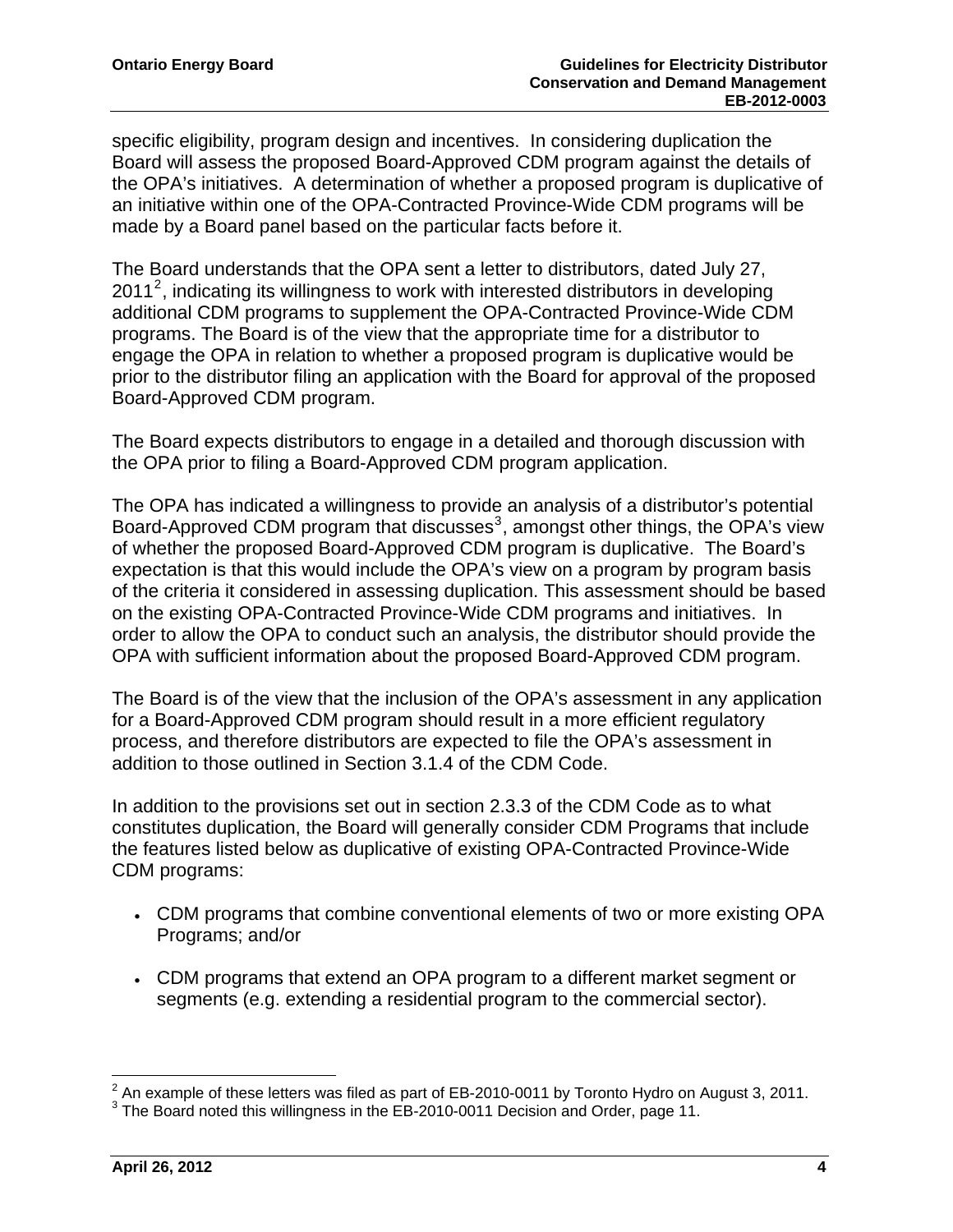In order to demonstrate that a proposed Board-Approved CDM program is not duplicative of any existing OPA-Contracted Province-Wide CDM programs and initiatives, the Board is of the view that the onus is on the applicant to provide clear, cogent, and convincing evidence.

area requires unique approaches in order for a distributor to achieve its CDM targets. Distributors should seek to develop unique Board-Approved CDM programs that avoid market-place confusion and ensure the prudent use of rate-payer funds by avoiding Non-duplicative programs may include region-specific or market-specific considerations which would require novel approaches. These CDM programs could arise where specific industry concentration or customer type in a particular service duplication of resources, namely those of the OPA.

In an application for a Board-Approved CDM program, distributors should include:

- A description of the OPA-Contracted Province-Wide CDM program(s)and initiative(s) that most nearly provide similar activities<sup>4</sup>; and
- Contracted Province-Wide CDM program(s)and initiative(s) so as to demonstrate the extent to which it is non-duplicative. The following should be used at a A detailed, analytical comparison of the proposed program with the OPAminimum in the comparison:
	- o Program objective
	- o Targeted customer segment (e.g. residential, commercial, industrial, etc.)
	- $\circ$  Technology/measures used or implemented
	- o Marketing strategy
	- o Incentives provided

distributor(s) only. The Board expects that the OPA and the originating distributor(s) will work together to apply the most cost effective program design and delivery process to ensure customers receive the most efficient and productive program as possible. If a Board-Approved CDM program is subsequently adopted by the OPA, the Board-Approved CDM program will not be considered duplicative for the originating

### <span id="page-6-0"></span>**5. OPA PROGRAM ESTABLISHMENT**

For the Board to be confident in its determination that Board-Approved CDM programs on the public record in sufficient detail and with sufficient finality. Generally, OPA are not duplicative, OPA-Contracted Province-Wide CDM programs must be available

<sup>————————————————————&</sup>lt;br><sup>4</sup> If the OPA has determined that there are no comparable programs or initiatives, this requirement is not applicable.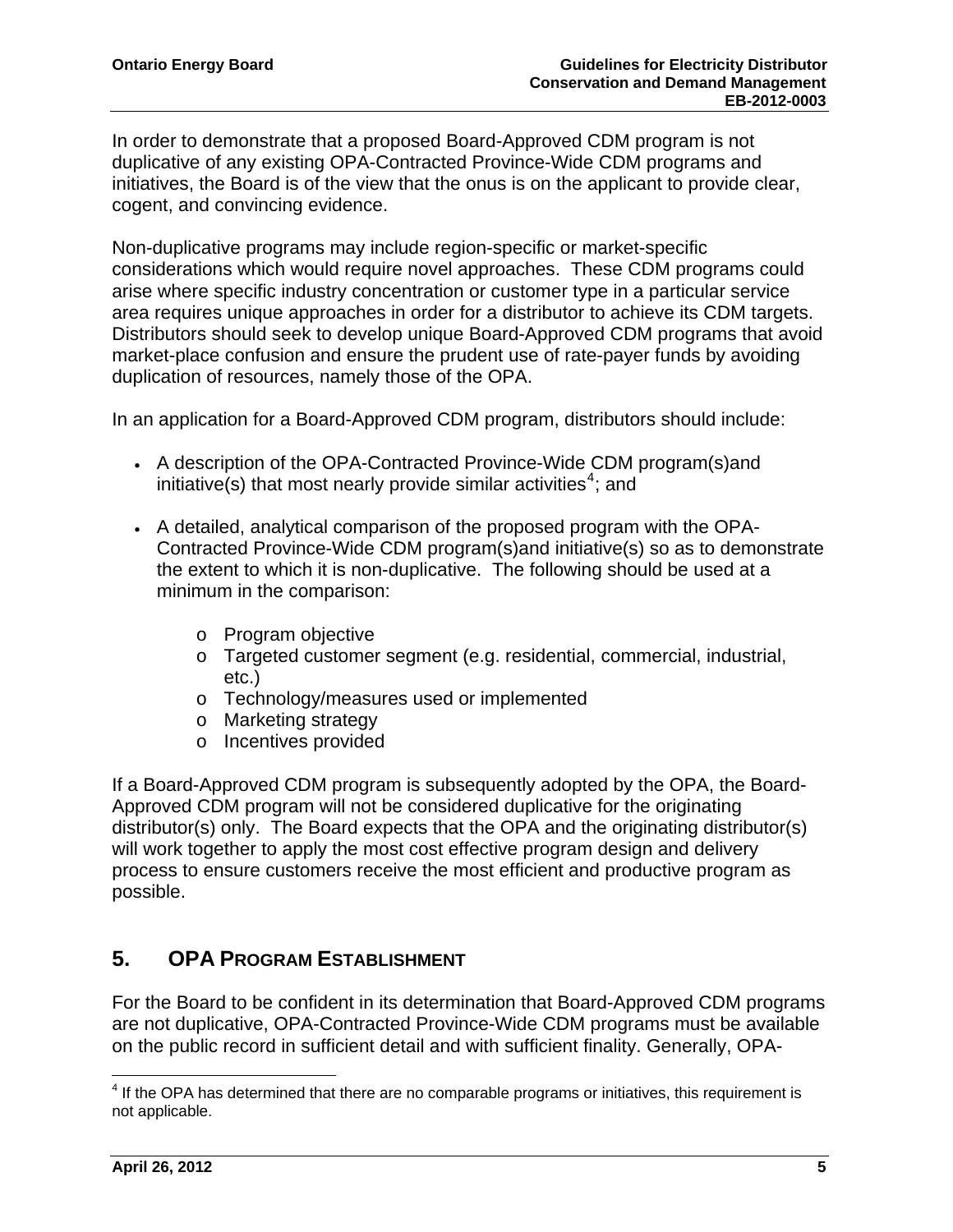Contracted Province-Wide CDM programs will be considered established by the Boa rd once the program s chedules have been made available publicly and posted on the OPA's webpage<sup>5</sup>.

OPA-Contracted Province-Wide CDM programs is not sufficient for comparison with roposed Board-Approved CDM programs as detailed in Section 3 above. p The Board reminds distributors that the simple filing of the program schedules for

#### <span id="page-7-0"></span>**. REPORTING 6**

by the OPA contain the same information required to be filed annually to the Code. Board staff will continue to work with the OPA to streamline reporting requirement processes to the extent possible. Section 2.2 of the CDM Code sets out the requirements for annual CDM reporting which must be filed with the Board on September  $30<sup>th</sup>$  of each year starting in 2012. The Board recognizes that distributors will also be required to issue program results with or by the OPA. Where program results filed with or Board, the distributor can file this same information with the Board, and supplement as necessary for any additional information required by the CDM

#### <span id="page-7-1"></span>**. BOARD-APPROVED PROGRAM TYPES 7**

Code. Board-Approved CDM programs may be developed for any customer class. In addition to the requirements within the CDM Code, additional guidance on specific types of programs are outlined below. All types of CDM programs are eligible for approval if they meet the required cost effectiveness tests and are non-duplicative of OPA-Contracted Province-Wide CDM programs, except for programs specifically prohibited in Section 3.1.5 of the CDM

#### <span id="page-7-2"></span>**.1 Low-Income Programs 7**

- important element of a CDM portfolio and distributors are encouraged to include low Contracted Province-Wide CDM programs or Board-Approved CDM programs that do income program that is available to all distributors. The Board reminds distributors The CDM Code permits distributors to meet a portion of their CDM targets through low-income programs. The Board considers the inclusion of low-income programs an income programs in their plans. This can be achieved through implementing OPAnot duplicate those of the OPA. The OPA has established the province-wide low-

 $\overline{a}$ 

 $<sup>5</sup>$  Throughout these guidelines there are references to several OPA documents. The Board is not</sup> responsible for these documents, where they are posted on the OPA's website, or when they may be modified, however, they are an integral part of the process for recognizing savings to be counted towards distributors' targets.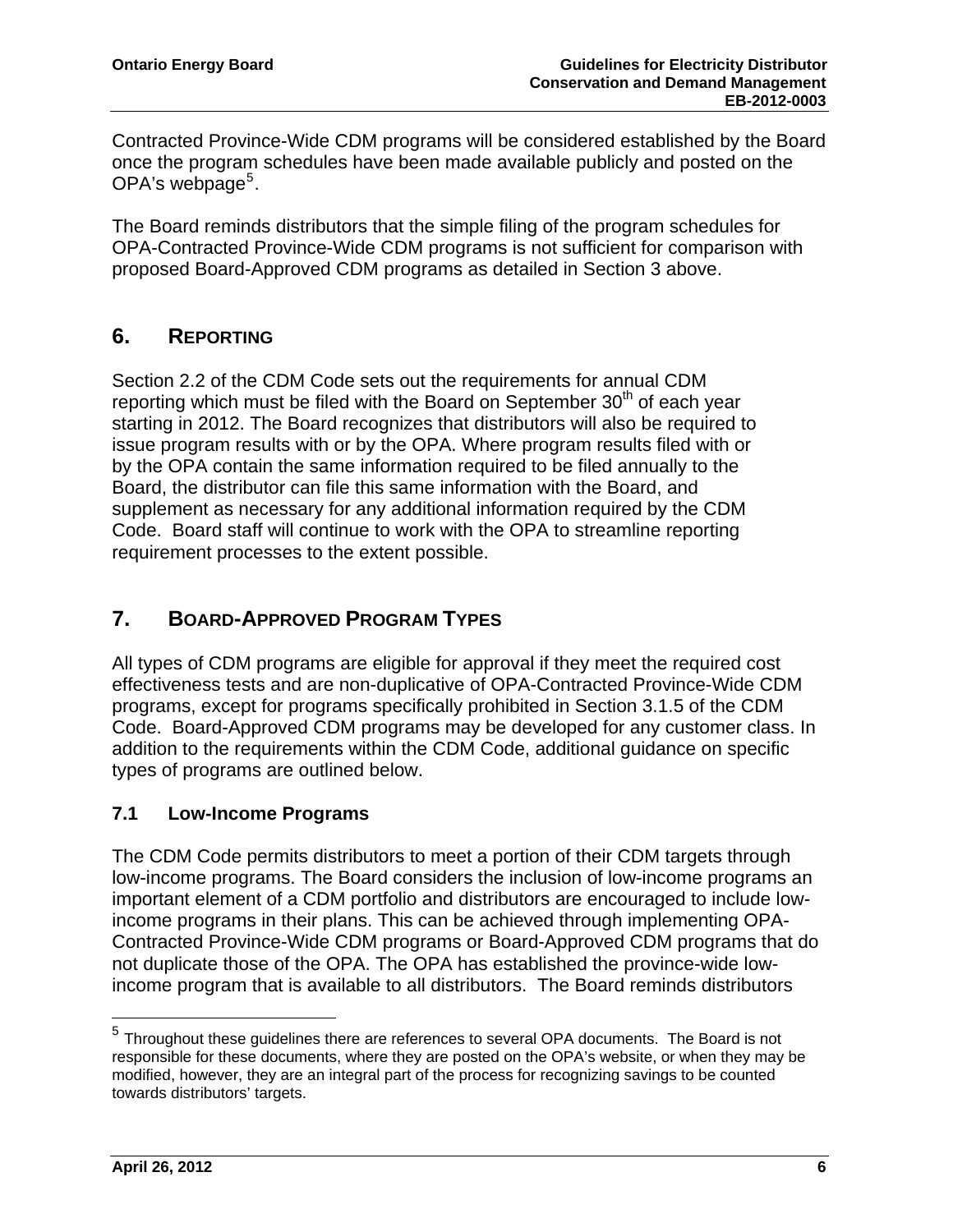that Section 4.1.2 of the CDM Code specifically allows for Board-Approved CDM programs for low-income customers that do not pass the OPA's cost effectiveness test.

#### <span id="page-8-0"></span>**.2 Educational CDM Programs 7**

program will provide demonstrable benefits. Distributors will be expected to provide a Approved Educational CDM program and the most similar OPA-Contracted Provinceprograms. For certainty, all Program Administration Budget ("PAB") spending must be PAB has been fully exhausted and additional funds are required. If the educational provide clear and convincing evidence that the activities cannot be funded by the PAB. In order for the Board to consider Board-Approved Educational CDM programs, distributors will be expected to provide a clear demonstration that the proposed clear description of the similarities and differences between a proposed Board-Wide CDM program. Distributors are reminded that any application for a Board-Approved Educational CDM program must still meet the requirements set out in Section 4.3 of the CDM Code and not duplicate OPA-Contracted Province-Wide CDM in accordance with the OPA-Contracted Province-Wide CDM Program Agreement between the OPA and the distributor. If the proposed educational activity is one that could be funded from the OPA's PAB, then the distributor must demonstrate that its activities cannot be funded by the OPA's PAB, the distributor does not need to demonstrate that the PAB has been exhausted; however, the distributor will need to

# <span id="page-8-1"></span>**7.3 Pilot CDM Projects funded by the OPA**

programs are not yet Province-Wide offerings, but these programs will inform future program development by the OPA. The Board also recognizes that there may be material savings from pilot projects undertaken by distributors and funded through the OPA. By their nature, these

The Board is of the view that it is reasonable to allow distributors to count the new funded by the OPA will be considered OPA-Contracted Province-Wide CDM programs for the purposes of the CDM Code and the CDM Guidelines. savings arising from pilot projects completed in or after 2011 against their CDM targets. Distributors must still follow the OPA's EM&V Protocols in evaluating and verifying these savings, as outlined in the CDM Code. Any Pilot CDM Programs

#### <span id="page-8-2"></span>**. COST EFFECTIVENESS 8**

determine the cost effectiveness of programs filed for Board approval. The current Guide, dated October 15, 2010, which is available on the OPA's website. The cost effectiveness tests may be modified by the OPA from time to time. The CDM Code requires distributors to use the OPA's Cost Effectiveness Tests to Cost Effectiveness Tests include the Total Resource Cost ("TRC") Test and the Program Administrator Cost ("PAC") Test found in the OPA's Cost Effectiveness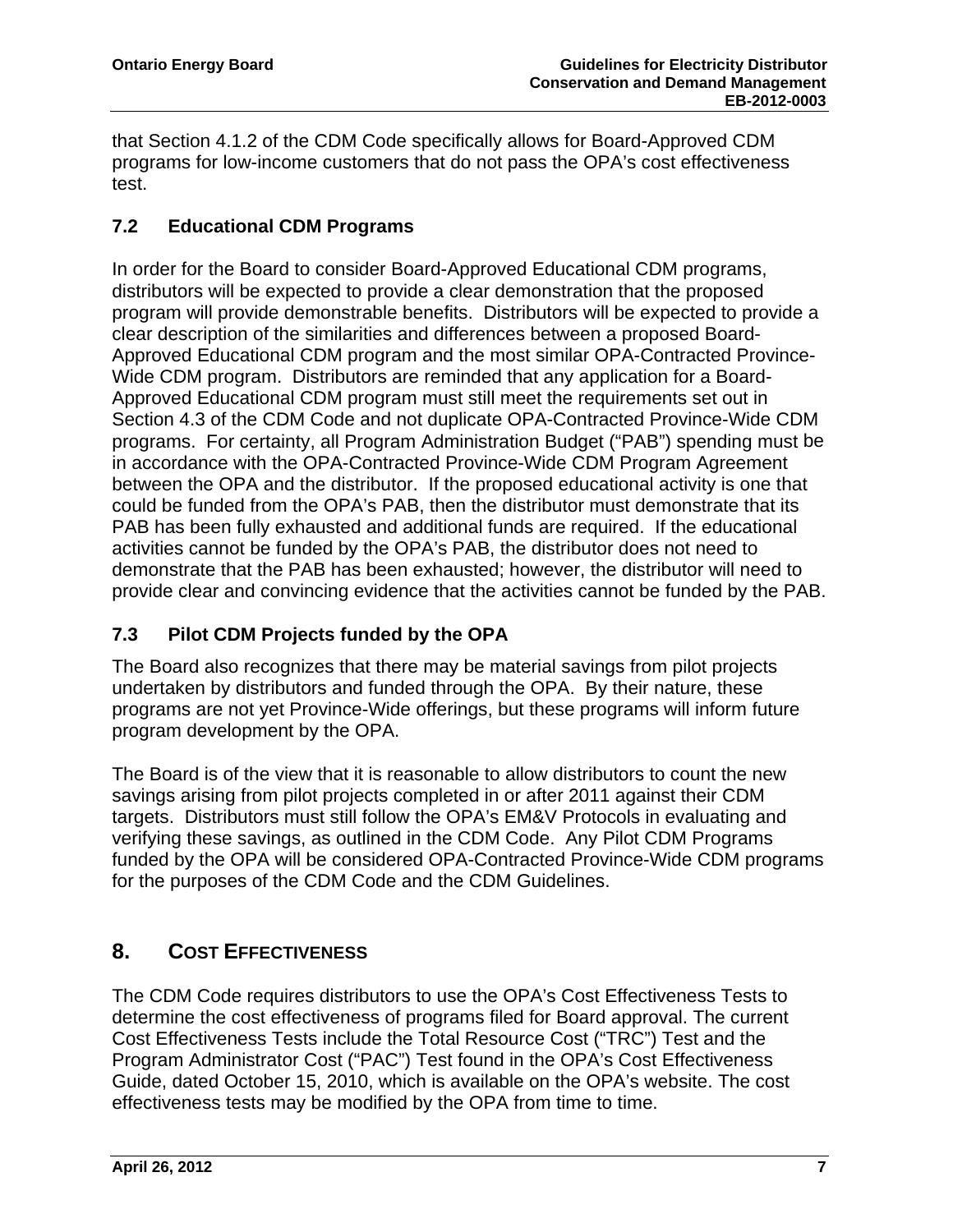### <span id="page-9-0"></span>**9. ACCOUNTING TREATMENT**

Section 5.5 of the CDM Code states the manner in which the Board will address the Variance Account – 1567). Distributors are reminded that any overspending in relation to a Board-Approved CDM program will require Board approval for recovery. The distributor will need to apply to the Board and clearly state the reasons for the overspending and provide the details of the spending. The Board will ultimately make a determination on whether the amounts will be recoverable. disposition of the Board-Approved CDM variance account (Board-Approved CDM

#### <span id="page-9-1"></span>**10. PROGRAM EVALUATION, MEASUREMENT & VERIFICATION**

available on the OPA's website. The OPA's EM&V Protocols may be modified by the The CDM Code requires that distributors use the OPA's EM&V Protocols when conducting EM&V on Board-Approved CDM programs. The current EM&V Protocols to be used are the OPA's EM&V Protocols, 2011-2014, dated March, 2011 which are OPA from time to time.

Distributors should provide the Board with information as to how the respective programs are to be implemented and deployed, their design, and their detailed haracteristics and elements. However, it does not have to reflect a full spectrum of c possibilities respecting program deployment and implementation, or potential variations in program design. The Board acknowledges that more specific details of the evaluation plan may be developed after the program has been approved and is When distributors are preparing applications for Board-Approved CDM programs, they must include an evaluation plan in accordance with Section 3.1.4(a) of the CDM Code. The evaluation plan(s) should follow the OPA's EM&V Protocols and be a straightforward document that provides guidance to a future auditor as to how the respective program(s) should be assessed and evaluated. It should also demonstrate that the applicant has identified the potential risks of the program, and has identified the key data that needs to be collected in order to properly evaluate the program. undergoing its final development. The Board expects that the details within the application must be sufficient for the Board to determine that the key elements of the evaluation plan have been identified.

#### <span id="page-9-2"></span>**10.1 Use of Assumptions**

The OPA's Measures and Assumptions Lists must also be used to conduct the cost effectiveness test. The current versions to be used are:

- OPA's 2011 Prescriptive Measure and Assumptions, Release Version 1, March 2011;
- OPA's 2011Quasi-Prescriptive Measures and Assumptions Lists, Release Version 1, December 2010; and,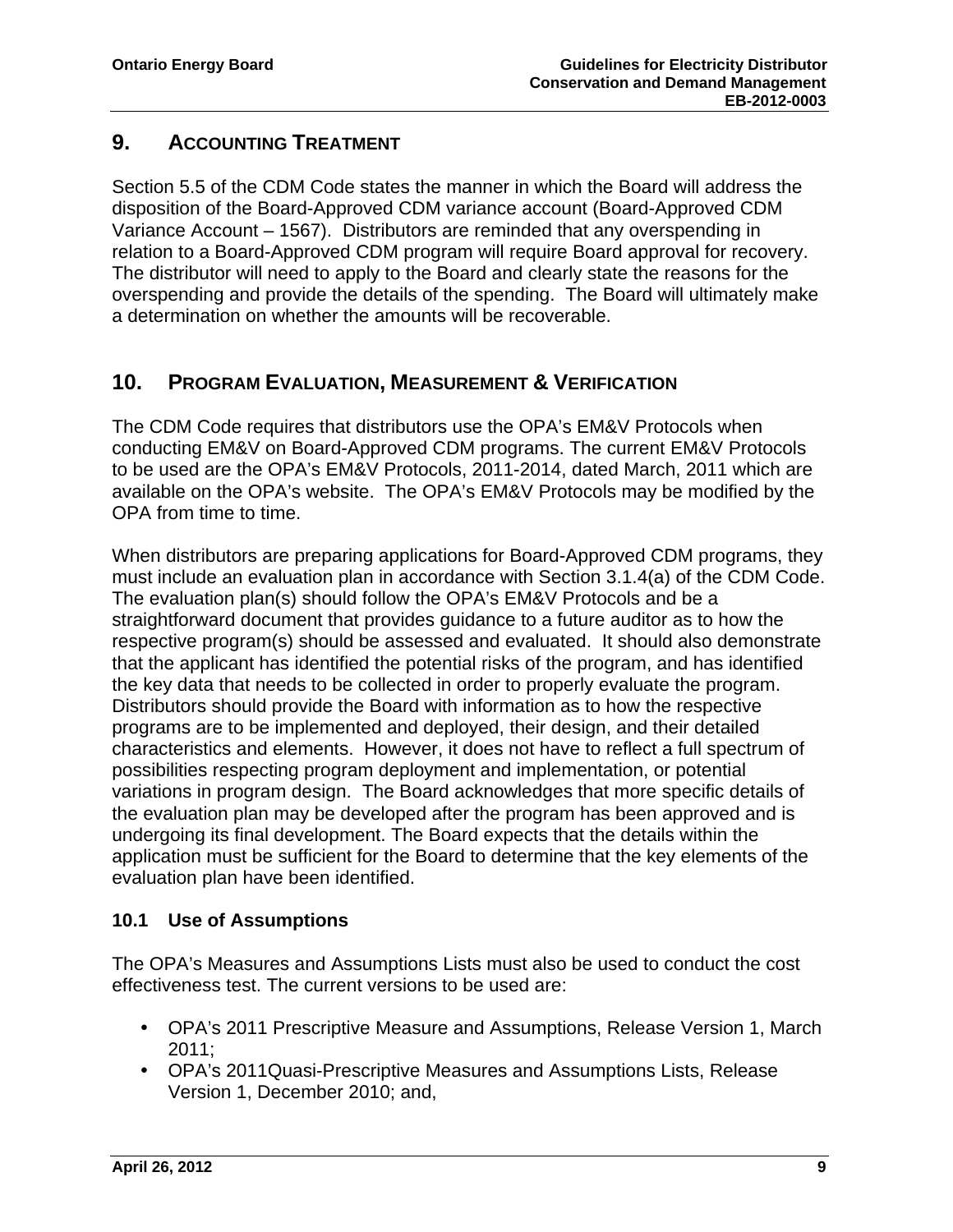OPA's Avoided Supply Cost Assumptions Table, Appendix A, OPA Cost Effectiveness Guide, October 15, 2010.

All documents can be found on the OPA's website and may be modified by the OPA from time to time.

# <span id="page-10-0"></span>**11. PROGRAM DEVELOPMENT COSTS**

disposition of program development costs are approved by the Board, these costs will recovered from all ratepayers in the province, not just the distributor's own customers. Consistent with the natural gas distributor Demand Side Management ("DSM") framework, the Board will allow the recovery of prudently incurred program development costs by distributors. However, unlike with natural gas distributors, if be recovered through the GAM, not distribution rates. In assessing whether a cost has been prudently incurred, the Board must consider that any approved costs would be

If applying for a Board-Approved CDM program, applicants can incorporate their program developments costs into the cost of each individual program. If more than one program was developed, the distributor should assess whether the development costs are directly assignable to a particular program or whether common costs should test with the development costs included. However, if the applied for program(s) are not approved, the development costs would not be recoverable. be allocated to different programs based on a documented methodology. These total costs for each program would then be taken into consideration for the purposes of the TRC calculation at the portfolio level. If the program is approved by the Board, these costs would be recoverable because the program has passed the cost effectiveness

# <span id="page-10-1"></span>**12. OTHER FUNDING SOURCES**

municipal grants, etc.) for potential Board-Approved CDM programs, to offset all or a as the applications are made in accordance with the rules outlined in the CDM Code. counted against its CDM Targets. For the purposes of assessing cost effectiveness as required by the Directive, the Board will take into consideration the net impact on the Distributors considering the use of other funding sources (i.e. shareholder funds, portion of the program costs, are able to apply for approval of such programs as long As required by the Directive, distributors are required to show that the programs are non-duplicative of OPA-Contracted Province-Wide CDM Programs, and must follow the OPA's EM&V Protocols in order to have any savings arising from such programs electricity ratepayer. For this reason, the cost effectiveness test will be based on the program costs net of funding from other sources.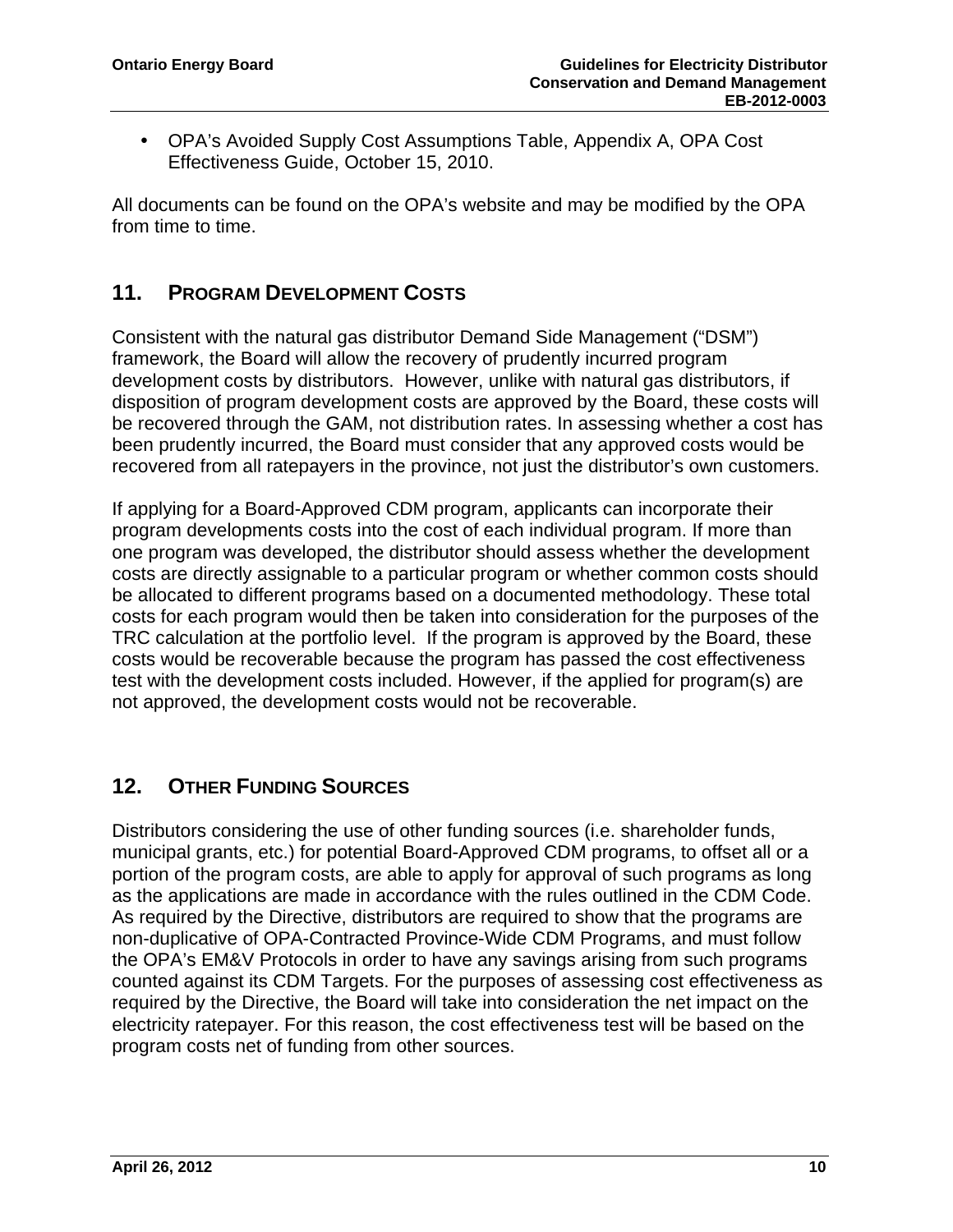# **13. LOST REVENUE ADJUSTMENT MECHANISM (LRAM)**

As noted in the Directive at Section 12, lost revenues resulting from CDM programs should not act as a disincentive to distributors. Over the course of the four-year CDM term, and at the end of 2014, forecasted and/or unforecasted CDM results may have an effect on a distributor's revenues due to variances from forecasted throughput. In order for any reduced capacity and energy usage amounts that result from successful and cost-effective CDM programs delivered between 2011 to 2014 to not act as a disincentive, a mechanism to compensate distributors for these losses has been developed. Since the LRAM is also symmetrical, this mechanism will also ensure that the distributor does not benefit to the detriment of ratepayers if actual lost revenues are less than the forecasted amount.

Distributors should refer to the two tables found in Appendix A for more information on what lost revenues are eligible for recovery and when LRAM applications can be made.

### <span id="page-11-1"></span>**13.1 LRAM History**

approved distribution rate funding by way of the third instalment of their incremental market adjusted revenue requirement ("MARR"), or through contracts with the OPA. Some distributors received incremental distribution rate funding separate from MARR. From 2005 to the end of 2010, distributors delivered CDM programs either through To promote the participation in and the delivery of CDM programs by distributors, the Board made available an LRAM regardless of whether the CDM programs were funded by the OPA or through distribution rates.

licensed service area. The manner in which distributors were instructed to determine Conservation and Demand Management, dated March 28, 2008 (EB-2008-0037) (the "2008 CDM Guidelines"). The 2008 CDM Guidelines directed distributors to calculate the energy savings by customer class and value those energy savings using the distributor's Board-approved variable distribution charge applicable to the customer Historically, LRAM has applied to programs implemented by the distributor, within its the LRAM amount was set out in the Board's Guidelines for Electricity Distributor rate class. The 2008 CDM Guidelines also noted that lost revenues are only accruable until new rates (based on a new revenue requirement and load forecast) are set by the Board, as the savings would be assumed to be incorporated in the load forecast at that time. The LRAM principles outlined below are built on the foundation of those developed and discussed in the 2008 CDM Guidelines.

<span id="page-11-0"></span>To date, many distributors have applied to the Board for recovery of LRAM amounts related to historic third tranche and OPA CDM programs. The 2008 CDM Guidelines have prevailed to date unless there was explicit language within a distributor's cost of service decision that CDM impacts were not included in the load forecast. With the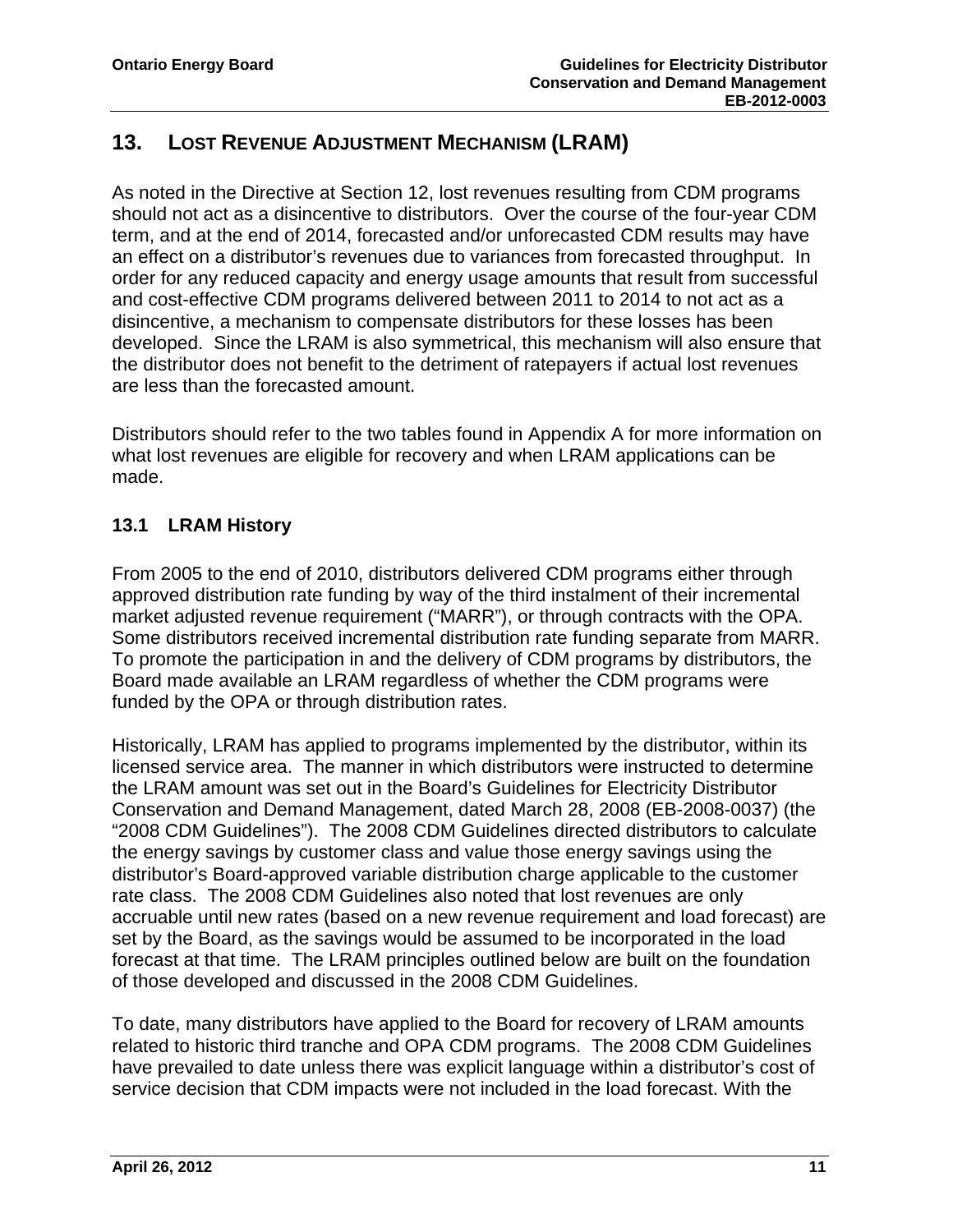implementation of the CDM Code and OPA-Contracted Province-Wide CDM programs, and the inclusion by some distributors of a portion of their CDM targ ets into their load forecast, the Board found it necessary to introduce a new set of LRAM principles to keep distributors whole for the 2011-2014 CDM term. For CDM programs delivered within the 2011 to 2014 term, the Board has approved an LRAM variance account.

#### <span id="page-12-0"></span>**13.2 LRAM Mechanism for 2011- 2014**

similar to that adopted in relation to natural gas distributor DSM activities. The Board will authorize the establishment of an LRAM variance account ("LRAMVA") to capture, The Board will adopt an approach for LRAM for the 2011-2014 CDM period that is at the customer rate-class level, the difference between the following:

- by electricity distributors between 2011-2014 for both Board-Approved CDM i. The results of actual, verified impacts of authorized CDM activities undertaken programs and OPA-Contracted Province-Wide CDM programs in relation to activities undertaken by the distributor and/or delivered for the distributor by a third party under contract (in the distributor's franchise area); and
- ii. The level of CDM program activities included in the distributor's load forecast (i.e. the level embedded into rates).

forecast in cost of service proceedings to ensure that its customers are realizing the true effects of conservation at the earliest date possible and to mitigate the variance between forecasted revenue losses and actual revenue losses. If the distributor has included a CDM load reduction forecast in its distribution rates, the amount of the program (i.e., 2011 to 2014) in accordance with the OPA's EM&V Protocols as set out in Section 6.1 of the CDM Code. The variance calculated from this comparison will Distributors will generally be expected to include a CDM component in their load forecast that was adjusted for CDM at the rate class level would be compared to the actual CDM results verified by an independent third party for each year of the CDM result in a credit or a debit to the ratepayers at the customer rate class level in the LRAMVA.

The LRAM amount is determined by applying, by customer class, the distributor's Board-approved variable distribution charge applicable to that class to the volumetric balance in the LRAMVA as part of the reporting and record-keeping requirements on variance (positive or negative) described in the paragraph above. The calculated lost revenues will be recorded in the LRAMVA. Distributors will be expected to report the an annual basis.

reduction component (kWh and MW) in its load forecast. The revised load volumes If during the term of the four-year CDM program (2011-2014) a distributor's rates are rebased, the distributors will be expected to be explicit on the magnitude of the CDM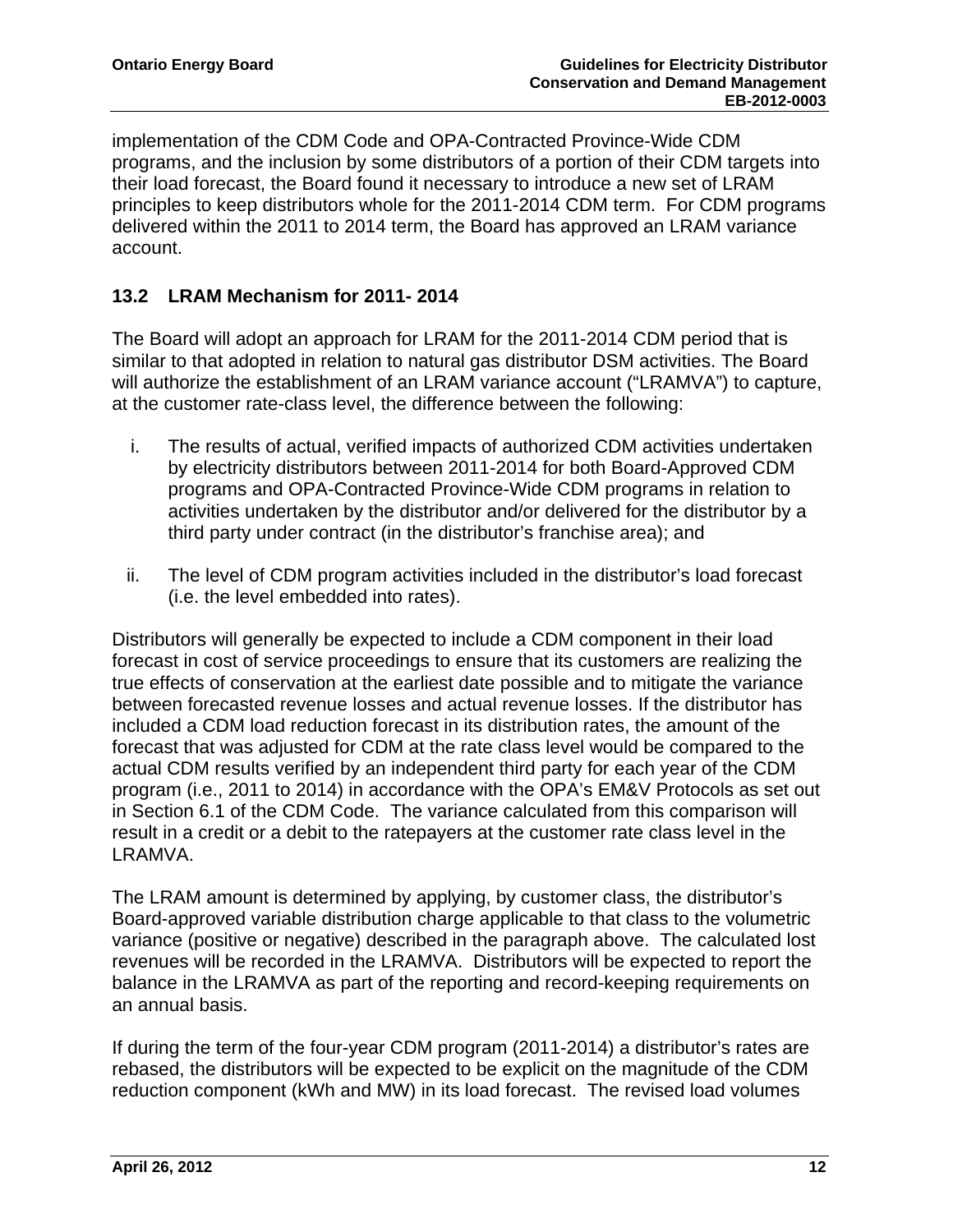approved in that rebasing application will form the basis of the comparison to the LRAMVA. The difference between the approved CDM amount (kWh and MW) in the distributors load forecast and the actual verified final program results, either from the OPA or a third party in accordance with the OPA's EM&V protocols, will be the LRAM actual verified annual results to determine the variances to be recorded in the amount available for recovery.

forecast, the distributor is expected to make it clear in their rate application that CDM impacts have not been included, why they have not been included and whether the distributor intends to address CDM impacts through an LRAM. If the approach is accepted by the Board, the LRAM would then be based on the actual results verified comparison to a CDM adjustment in a previous Board-approved load forecast. In the situation where the distributor has not included CDM impacts in its load by an independent third party in accordance with the OPA's EM&V protocols without

revenues by customer class based on the volumetric impact of the load reductions arising from the CDM measures implemented, multiplied by the distributor's Boardapproved variable distribution charges applicable to the customer rate class in which the volumetric variance occurred. The calculation of the LRAM should not include any volume tric rate riders or adders that are subject to their own independent true-up process. For example, volumetric rate riders for disposition of deferral and variance account balances should not be included in the calculation; however, volumetric rate riders for tax sharing or related to foregone revenue should be included. The calcula ted amounts attributable to each customer rate class will be recorded in a separa te sub-account of LRAMVA for each rate class. With respect to the entries in the LRAMVA, distributors must calculate the lost

### <span id="page-13-0"></span>**13.3 Carrying Charges**

The LRAMVA will attract carrying charges. The carrying charges will be calculated using simple interest applied to the monthly opening principal balances in the applicable customer class sub-accounts. The interest rate will be the applicable quarterly rate prescribed by the Board. The calculated carrying charges for all subaccounts will be recorded in a separate carrying charges sub-account of the LRAMVA.

#### <span id="page-13-1"></span>**13.4 Disposition of the LRAMVA**

At a minimum, distributors must apply for disposition of the balance in the LRAMVA at disposition of the balance in the LRAMVA on an annual basis, as part of their Incentive Regulation Mechanism rate applications, if the balance is deemed significant *Variance Account Initiative* (EB-2008-0046). the time of their Cost of Service rate applications. Distributors may apply for the by the applicant. The LRAMVA shall not be included in the pre-set disposition threshold calculation in determining materiality for disposition for Group 1 accounts as per the July 31, 2009 Report of the Board: *Electricity Distributors' Deferral and*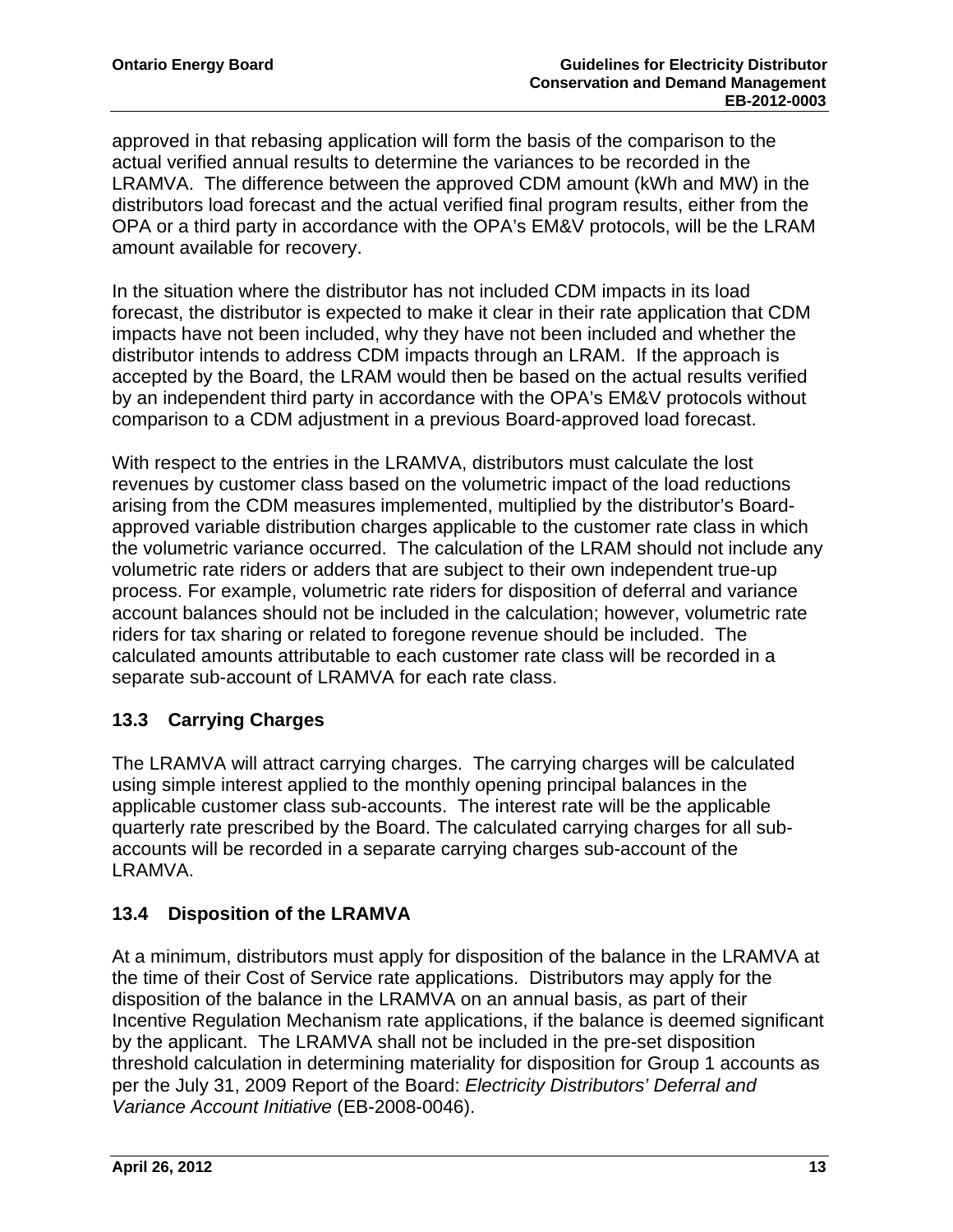All requests for disposition of the LRAMVA must be made together with carrying harges, after the completion of the annual independent third party evaluation in c accordance with Section 6.1 of the CDM Code.

amount recoverable by the distributor, the distributor can choose not to recover this As noted above, all distributors must apply for disposition of the balance in the LRAMVA; however, if the balance in the LRAMVA is determined by the Board to be an amount.

#### <span id="page-14-0"></span>**13.5 LRAMVA Accounting**

The Board has established Account 1568 as the LRAM variance account. Accounting guidelines regarding the LRAMVA can be found at Appendix B.

#### <span id="page-14-1"></span>**13.6 LRAM & Shared Savings Mechanism for Pre-CDM Code Activities**

The Board notes that the Filing Requirements for Transmission and Distribution Applications state the following:

Distributors intending to file an LRAM or SSM application for CDM Programs funded through distribution rates, or an LRAM application for CDM Programs funded by the OPA between 2005 and 2010, shall do so as part of their 2012 rate application filings, either cost-of-service or IRM. If a distributor does not file for the recovery of LRAM or SSM amounts in its 2012 rate application, it will forego the opportunity to recover LRAM or SSM for this legacy period of CDM activity.

The 2008 CDM Guidelines state as follows: "lost revenues are only accruable until new rates (based on a new revenue requirement and load forecast) are set by the Board, as the CDM savings would be assumed to be incorporated in the load forecast at that time". The intent of the LRAM in the 2008 CDM Guidelines was to keep electricity distributors revenue neutral for CDM activities implemented by the distributor during the years in which its rates were set using the incentive regulation mechanism, and that future LRAM claims should be unnecessary once a distributor rebases and updates its load forecast.

The Board therefore expects that LRAM for pre-2011 CDM activities should be completed with the 2012 rate applications, outside of persisting historical CDM impacts realized after 2010 for those distributors whose load forecast has not been updated as part of a cost of service application.

The Board also is of the view that SSM for pre-2011 CDM activities should be completed with the 2012 rate applications. As noted above, distributors were instructed as part of their 2012 rate applications to file for any remaining LRAM and/or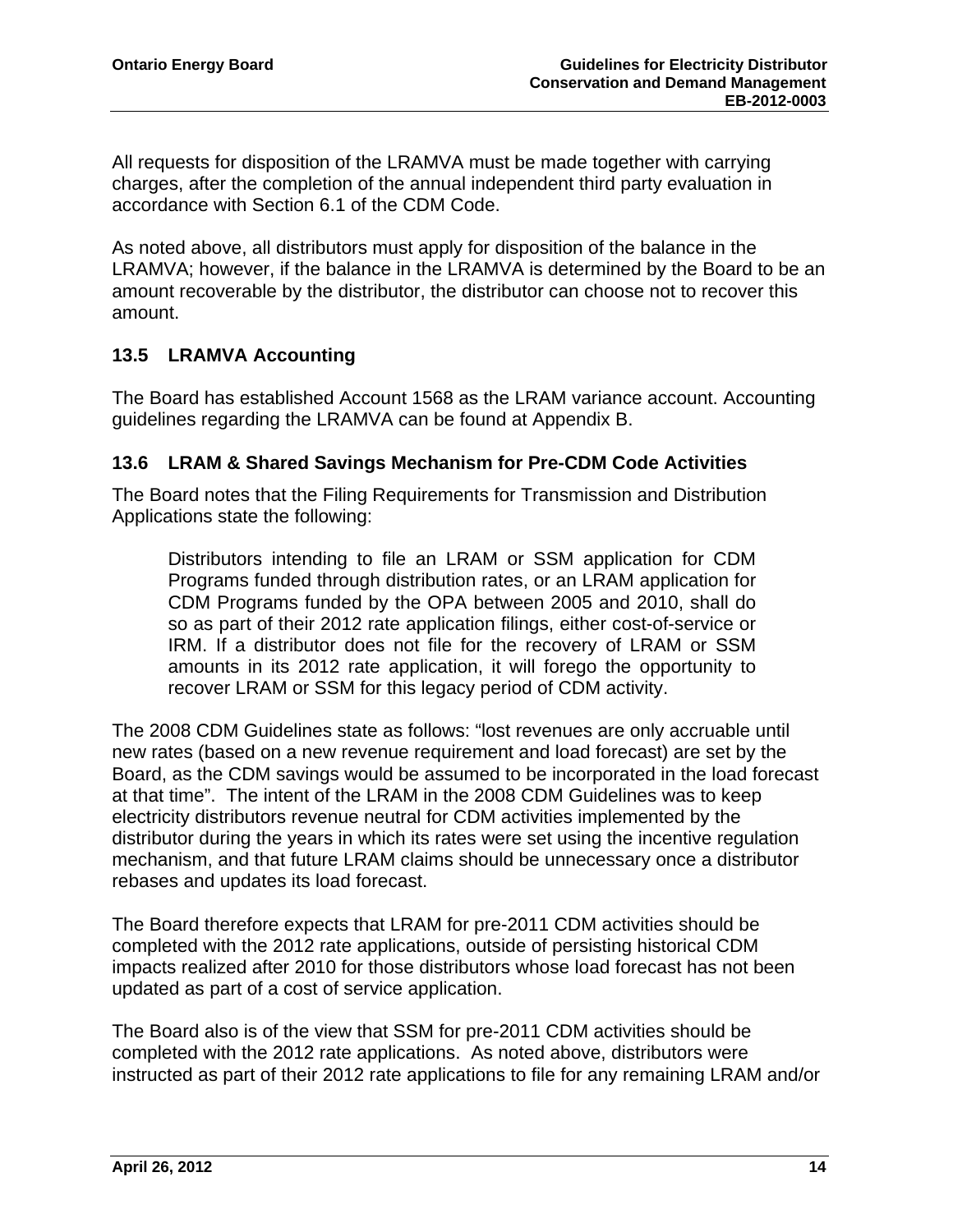SSM amounts for CDM programs implemented between 2005 and 2010. SSM is not applicable for savings persisting from prior years.

If making an application for LRAM in association with CDM programs delivered before 2011, distributors should note that, as mentioned above, it is the Board's expectation that these LRAM applications are only for persisting historical impacts realized after 2010. LRAM for these programs is determined by calculating the energy savings by customer class and valuing those energy savings using the distributor's Boardapproved variable distribution charge appropriate to the class<sup>6</sup>. Distributors should include the kW and kWh impacts of each program and for each class, both gross and net of free riders. Distributors are also expected to file an independent third party review of the LRAM claim.

 6 Please note that the LRAM calculation does not include any volumetric rate riders or adders that are subject to their own true-up process.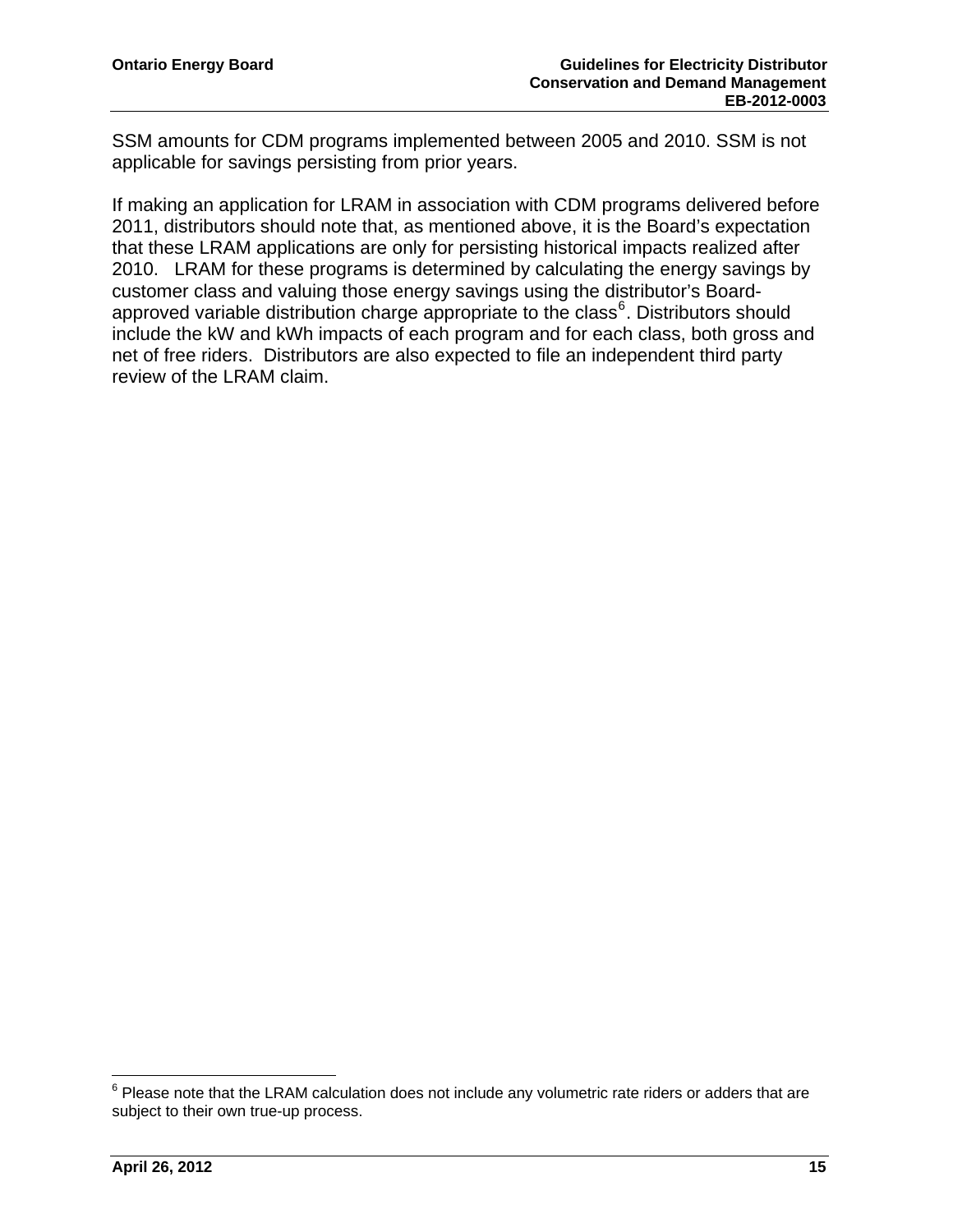**Appendix A** 

**LRAM Tables**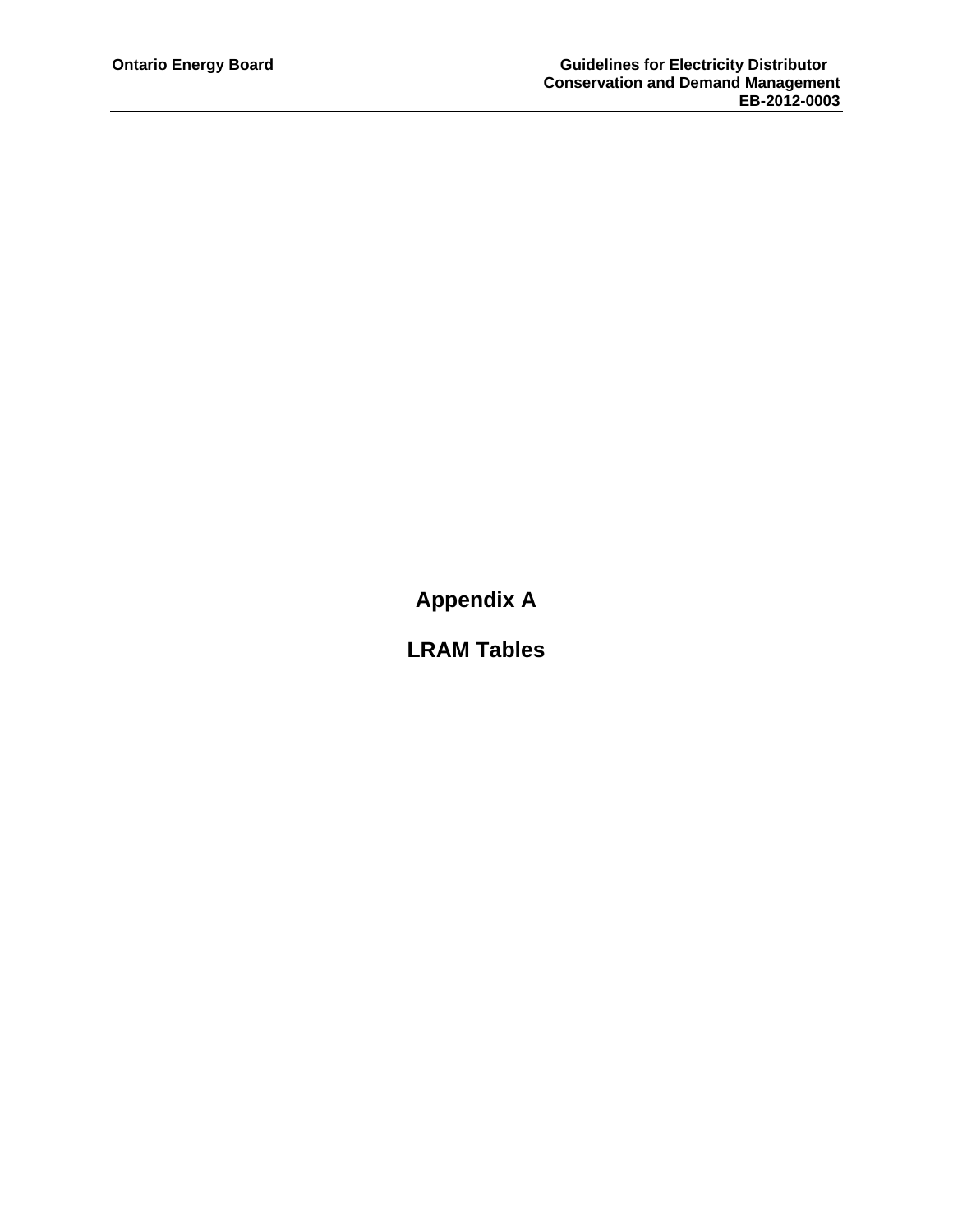# **Appendix A**

# LRAM Eligibility Table

<span id="page-17-0"></span>

| <b>Purpose</b>                                                                                                                                                                | 2008                                                          | 2009                                                                | 2010                                                                           | 2011                                                                         | 2012                                                                                   | 2013                                                     | 2014                                                                                                                                                                |
|-------------------------------------------------------------------------------------------------------------------------------------------------------------------------------|---------------------------------------------------------------|---------------------------------------------------------------------|--------------------------------------------------------------------------------|------------------------------------------------------------------------------|----------------------------------------------------------------------------------------|----------------------------------------------------------|---------------------------------------------------------------------------------------------------------------------------------------------------------------------|
| This table shows what lost revenues are<br>eligible to be recovered based on when a<br>distributor rebases.                                                                   | COS Year - No LRAM 2008 LRAM 2009 programs<br>LRAM 2006, 2007 |                                                                     | LRAM 2010 programs<br>LRAM 2009 persistence                                    | <b>LRAMVA 2011 programs</b><br>LRAM 2010 persistence<br>LRAM 2009 persisence | <b>LRAMVA 2012 programs</b><br><b>LRAMVA 2011 persistence</b><br>COS Year - No LRAM    | <b>LRAMVA 2013 programs</b>                              | <b>LRAMVA 2014 programs</b><br>LRAMVA 2012 persistence LRAMVA 2013 persistence<br>LRAMVA 2011 persistence LRAMVA 2012 persistence                                   |
| How to read the table as an LDC:<br>1) Find the year you rebase(d) on a future<br>test year basis                                                                             |                                                               |                                                                     |                                                                                |                                                                              |                                                                                        |                                                          | <b>LRAMVA 2011 persistence</b>                                                                                                                                      |
| 2) Follow the column of the year you<br>rebase(d) down to the shaded box<br>3) The table reads by row from left to right<br>4) Shaded box - CoS year, White box - IRM<br>vear |                                                               | COS Year - No LRAM 2009 LRAM 2010 programs<br>LRAM 2006, 2007, 2008 |                                                                                | <b>LRAMVA 2011 programs</b><br>LRAM 2010 persistence                         | <b>LRAMVA 2012 programs</b><br><b>LRAMVA 2011 persistence</b><br>LRAM 2010 persistence | <b>LRAMVA 2013 programs</b><br><b>COS Year - No LRAM</b> | <b>LRAMVA 2014 programs</b><br>LRAMVA 2012 persistence LRAMVA 2013 persistence<br>LRAMVA 2011 persistence LRAMVA 2012 persistence<br><b>LRAMVA 2011 persistence</b> |
| 5) LRAM eligibility details included in each<br>box<br>ILRAM & LRAMVA<br>LRAM applications - use the 2008 CDM<br>Guidelines (EB-2008-0037)                                    |                                                               |                                                                     | COS Year - No LRAM 2010 LRAMVA 2011 programs<br>LRAM 2006, 2007, 2008,<br>2009 |                                                                              | <b>LRAMVA 2012 programs</b><br><b>LRAMVA 2011 persistence</b>                          | <b>LRAMVA 2013 programs</b>                              | <b>LRAMVA 2014 programs</b><br>LRAMVA 2012 persistence LRAMVA 2013 persistence<br>LRAMVA 2011 persistence LRAMVA 2012 persistence<br><b>LRAMVA 2011 persistence</b> |
| LRAMVA applications - use the 2012 CDM<br>Guidelines (EB-2012-0003)                                                                                                           |                                                               |                                                                     |                                                                                | <b>LRAMVA 2011 programs</b><br>LRAM 2006, 2007, 2008,<br>2009, 2010          | <b>LRAMVA 2012 programs</b><br>COS Year - No new LRAM LRAMVA 2011 persistence          | <b>LRAMVA 2013 programs</b>                              | <b>LRAMVA 2014 programs</b><br>LRAMVA 2012 persistence LRAMVA 2013 persistence<br>LRAMVA 2011 persistence LRAMVA 2012 persistence<br><b>LRAMVA 2011 persistence</b> |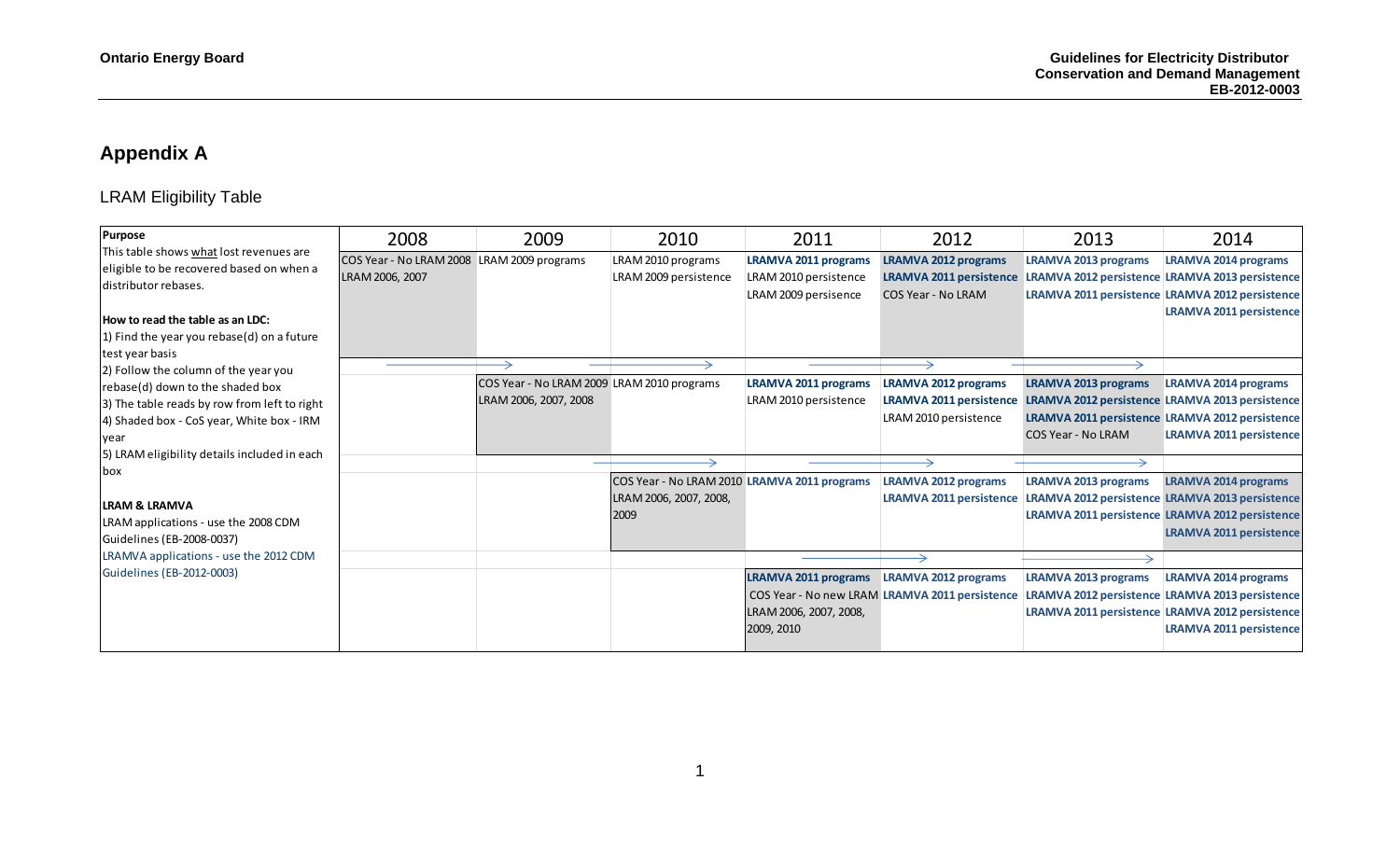# **Appendix A**

# LRAM Filing Date Table

| <b>Filling Date Table</b>                                                                                                                                                                                                                  |                         |                                                       |                                                                                  |                                                                            |                                                                                                       |                                                                                            |
|--------------------------------------------------------------------------------------------------------------------------------------------------------------------------------------------------------------------------------------------|-------------------------|-------------------------------------------------------|----------------------------------------------------------------------------------|----------------------------------------------------------------------------|-------------------------------------------------------------------------------------------------------|--------------------------------------------------------------------------------------------|
|                                                                                                                                                                                                                                            |                         |                                                       |                                                                                  |                                                                            |                                                                                                       |                                                                                            |
| <b>Purpose</b><br>LDCs are to use this table to determine when they                                                                                                                                                                        | <b>COS Year</b>         | 2013                                                  | 2014                                                                             | 2015                                                                       | 2016                                                                                                  | <b>Notes</b>                                                                               |
| are able to apply for approval of historic lost<br>revenues.<br>The LRAMVA filing dates noted in the table are the<br>earliest possible dates that an LDC can file for                                                                     | $2008 - 2012 -$<br>2016 | LRAMVA 2011 programs                                  | LRAMVA 2012 programs<br>LRAMVA 2011 persistence                                  | LRAMVA 2013 programs<br>LRAMVA 2012 persistence<br>LRAMVA 2011 persistence | LRAMVA 2014 programs<br>LRAMVA 2013 persistence<br>LRAMVA 2012 persistence<br>LRAMVA 2011 persistence | LRAM 2010 persistence in 2011 and<br>2012 should have been captured in<br><b>2012 COS.</b> |
| disposition of its LRAMVA based on prior year CDM<br>program results. Distributors are encouraged to                                                                                                                                       |                         |                                                       |                                                                                  |                                                                            |                                                                                                       |                                                                                            |
| file for disposition of the balance of its LRAMVA at<br>the time of its COS application, but can choose to<br>ile for disposition during any rate year if it feels<br>the amount in the LRAMVA is material and<br>warrants disposition.    | 2009 - 2013             | LRAMVA 2011 programs<br>LRAM 2010 persistence in 2011 | LRAMVA 2012 programs<br>LRAMVA 2011 persistence<br>LRAM 2010 persistence in 2012 | LRAMVA 2013 programs<br>LRAMVA 2012 persistence<br>LRAMVA 2011 persistence | LRAMVA 2014 programs<br>LRAMVA 2013 persistence<br>LRAMVA 2012 persistence<br>LRAMVA 2011 persistence | LRAM 2010 persistence in 2011 &<br>2012 allowed in 2013 COS.                               |
|                                                                                                                                                                                                                                            |                         |                                                       |                                                                                  |                                                                            |                                                                                                       |                                                                                            |
| How to read the table<br>LDCs are to locate their cost of service year in the<br>left hand column and follow the cells in the<br>corresponding row from left to right to see when<br>they are able to apply for recovery of various year's | 2010 - 2014             | LRAMVA 2011 programs                                  | LRAMVA 2012 programs<br>LRAMVA 2011 persistence                                  | LRAMVA 2013 programs<br>LRAMVA 2012 persistence<br>LRAMVA 2011 persistence | LRAMVA 2014 programs<br>LRAMVA 2013 persistence<br>LRAMVA 2012 persistence<br>LRAMVA 2011 persistence | LRAM 2010 amounts all captured in<br>2010 COS                                              |
| lost revenues.                                                                                                                                                                                                                             |                         |                                                       |                                                                                  |                                                                            |                                                                                                       |                                                                                            |
| <b>LRAM &amp; LRAMVA</b><br>LRAM applications - use the 2008 CDM Guidelines<br>(EB-2008-0037)<br>LRAMVA applications - use the 2012 CDM<br>Guidelines (EB-2012-0003)                                                                       | 2011 - 2015             | LRAMVA 2011 programs                                  | LRAMVA 2012 programs<br>LRAMVA 2011 persistence                                  | LRAMVA 2013 programs<br>LRAMVA 2012 persistence<br>LRAMVA 2011 persistence | LRAMVA 2014 programs<br>LRAMVA 2013 persistence<br>LRAMVA 2012 persistence<br>LRAMVA 2011 persistence | LRAM 2010 amounts all captured in<br>2011 COS or 2012 IRM.                                 |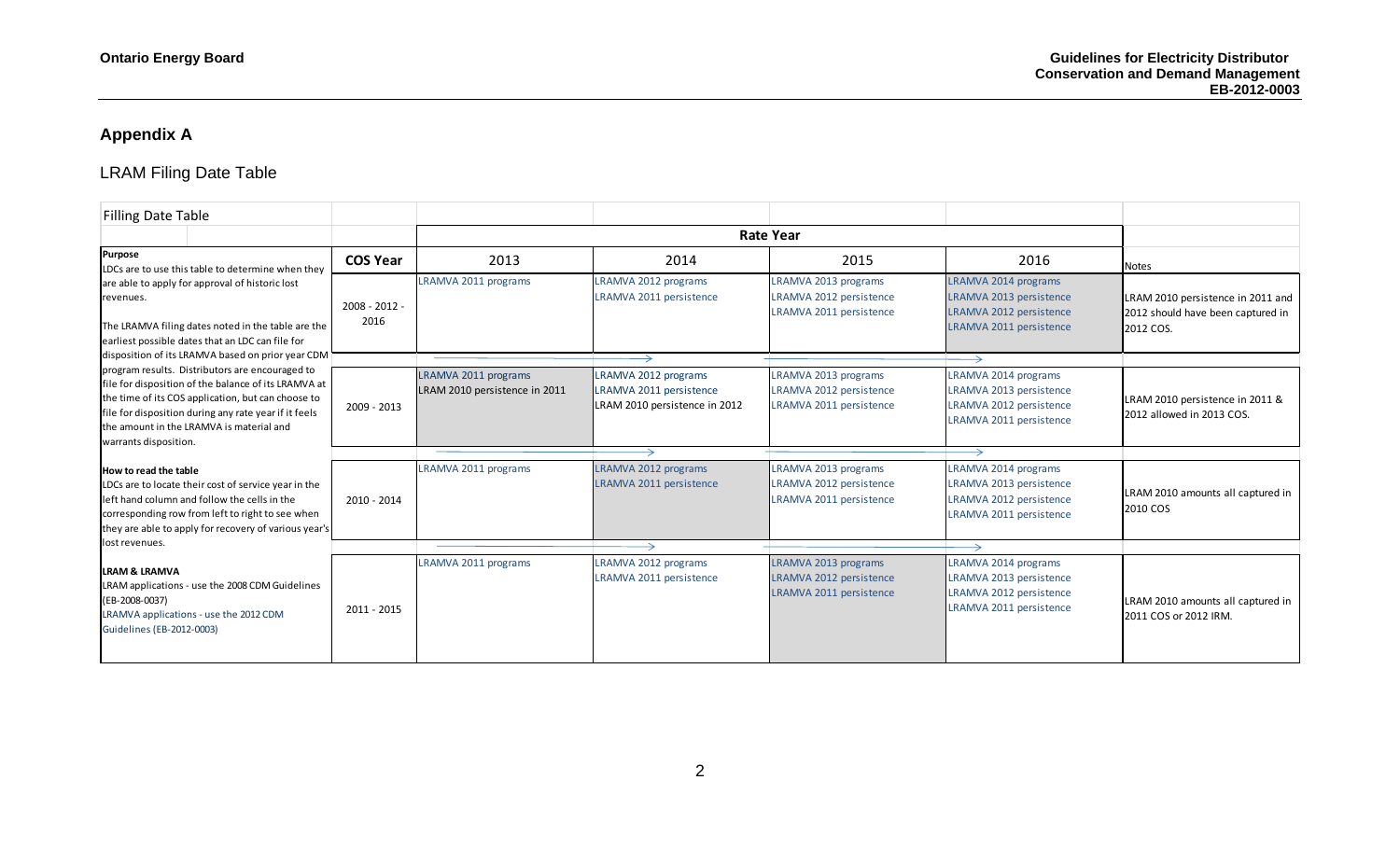**Appendix B** 

**LRAM Variance Account Number and Description**